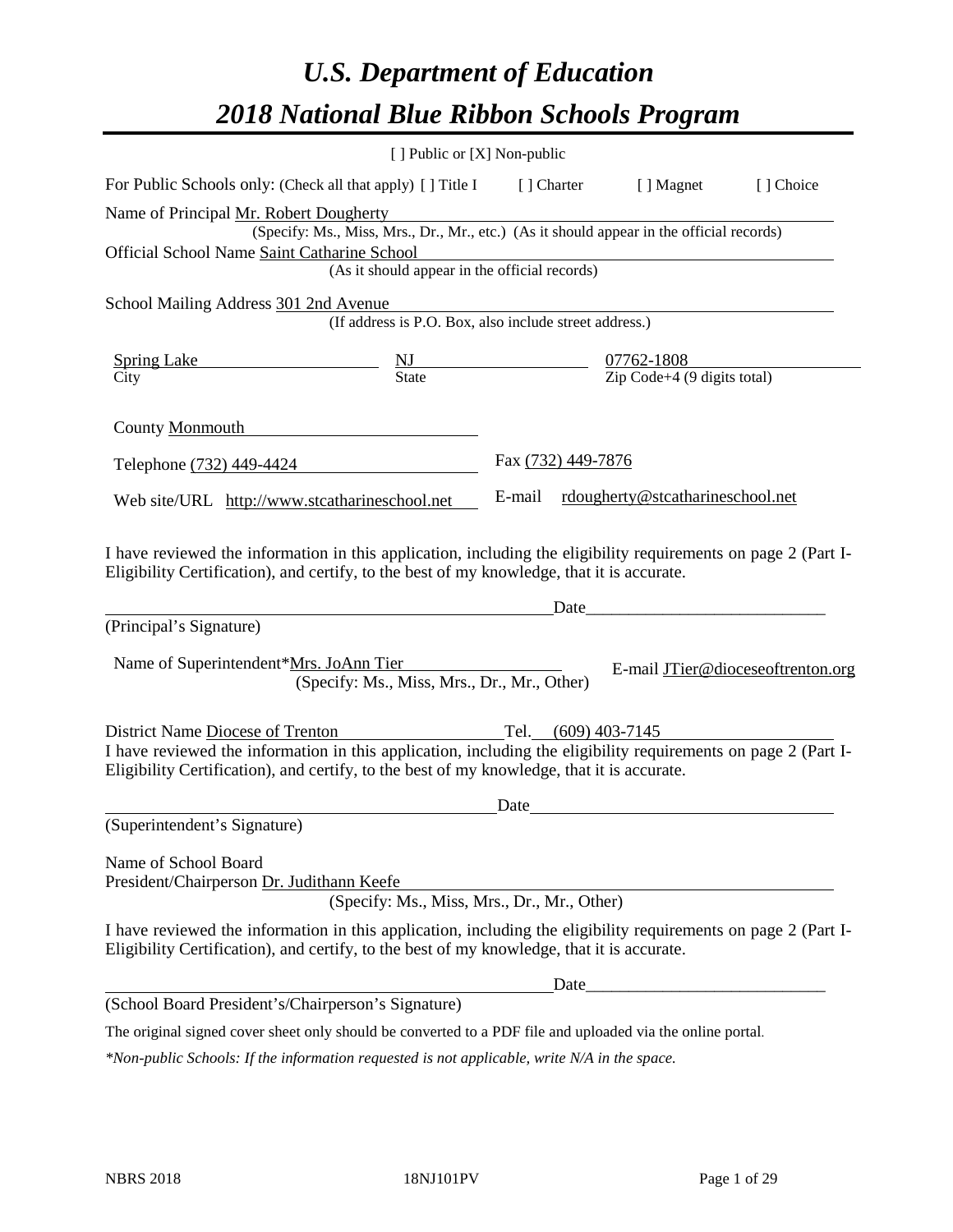- 1. The signatures on the first page of this application (cover page) certify that each of the statements below, concerning the school's eligibility and compliance with U.S. Department of Education and National Blue Ribbon Schools requirements, are true and correct. The school configuration includes one or more of grades K-12. (Schools on the same campus with one principal, even a K-12 school, must apply as an entire school.)
- 2. All nominated public schools must meet the state's performance targets in reading (or English language arts) and mathematics and other academic indicators (i.e., attendance rate and graduation rate), for the all students group and all subgroups, including having participation rates of at least 95 percent using the most recent accountability results available for nomination.
- 3. To meet final eligibility, all nominated public schools must be certified by states prior to September 2018 in order to meet all eligibility requirements. Any status appeals must be resolved at least two weeks before the awards ceremony for the school to receive the award.
- 4. If the school includes grades 7 or higher, the school must have foreign language as a part of its curriculum.
- 5. The school has been in existence for five full years, that is, from at least September 2012 and each tested grade must have been part of the school for the past three years.
- 6. The nominated school has not received the National Blue Ribbon Schools award in the past five years: 2013, 2014, 2015, 2016, or 2017.
- 7. The nominated school has no history of testing irregularities, nor have charges of irregularities been brought against the school at the time of nomination. The U.S. Department of Education reserves the right to disqualify a school's application and/or rescind a school's award if irregularities are later discovered and proven by the state.
- 8. The nominated school has not been identified by the state as "persistently dangerous" within the last two years.
- 9. The nominated school or district is not refusing Office of Civil Rights (OCR) access to information necessary to investigate a civil rights complaint or to conduct a district-wide compliance review.
- 10. The OCR has not issued a violation letter of findings to the school district concluding that the nominated school or the district as a whole has violated one or more of the civil rights statutes. A violation letter of findings will not be considered outstanding if OCR has accepted a corrective action plan from the district to remedy the violation.
- 11. The U.S. Department of Justice does not have a pending suit alleging that the nominated school or the school district as a whole has violated one or more of the civil rights statutes or the Constitution's equal protection clause.
- 12. There are no findings of violations of the Individuals with Disabilities Education Act in a U.S. Department of Education monitoring report that apply to the school or school district in question; or if there are such findings, the state or district has corrected, or agreed to correct, the findings.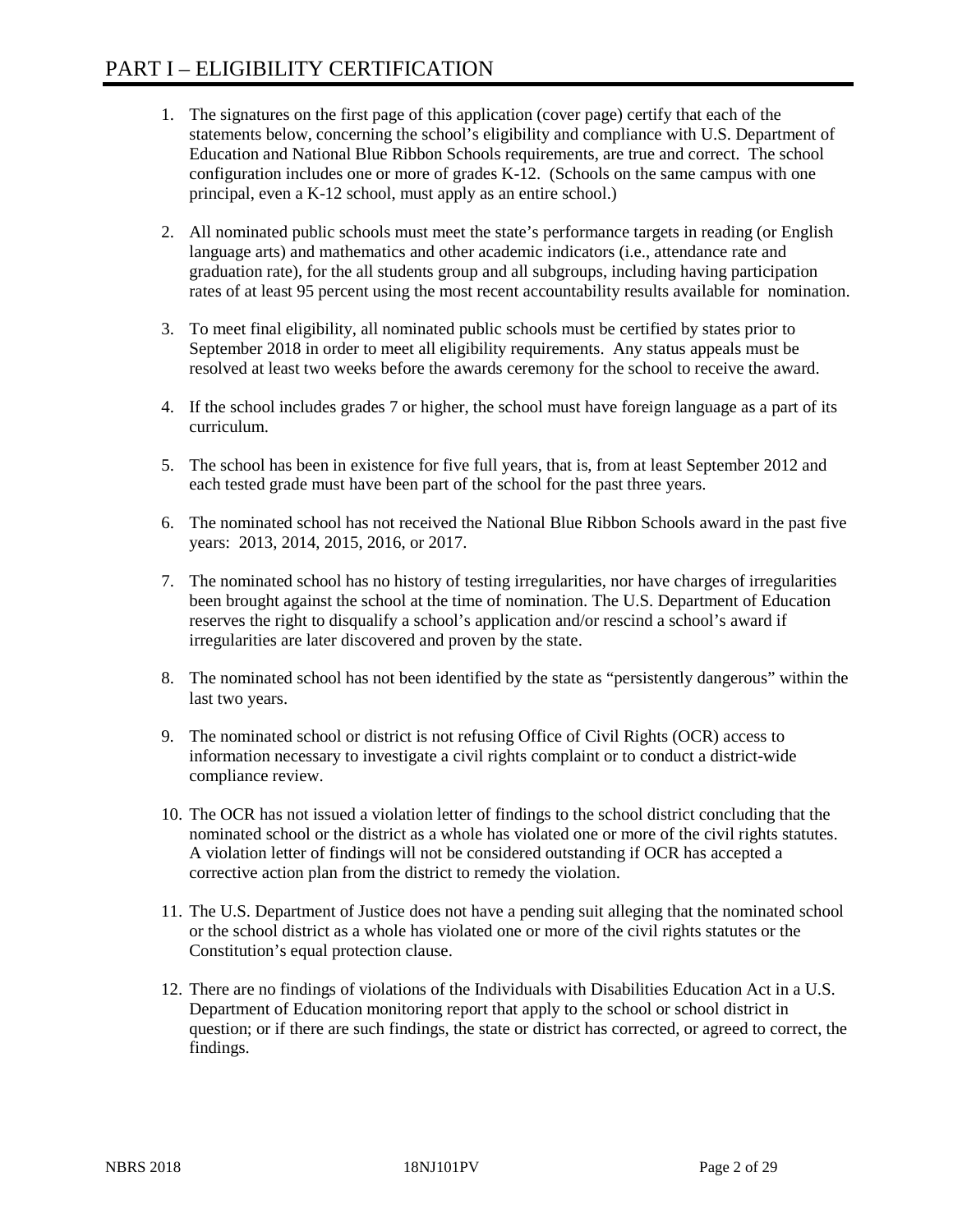# PART II - DEMOGRAPHIC DATA

#### **Data should be provided for the most recent school year (2017-2018) unless otherwise stated.**

**DISTRICT** (Question 1 is not applicable to non-public schools)

| $\mathbf{L}$ | Number of schools in the district<br>(per district designation): | 0 Elementary schools (includes K-8)<br>0 Middle/Junior high schools<br>0 High schools |
|--------------|------------------------------------------------------------------|---------------------------------------------------------------------------------------|
|              |                                                                  | $0 K-12$ schools                                                                      |

0 TOTAL

**SCHOOL** (To be completed by all schools)

2. Category that best describes the area where the school is located:

[] Urban or large central city [X] Suburban [ ] Rural or small city/town

3. Number of students as of October 1, 2017 enrolled at each grade level or its equivalent in applying school:

| Grade                           | # of           | # of Females | <b>Grade Total</b> |
|---------------------------------|----------------|--------------|--------------------|
|                                 | <b>Males</b>   |              |                    |
| <b>PreK</b>                     | 28             | 21           | 49                 |
| K                               | 5              | 12           | 17                 |
| $\mathbf{1}$                    | 16             | 10           | 26                 |
| 2                               | 10             | 14           | 24                 |
| 3                               | 16             | 18           | 34                 |
| 4                               | 18             | 26           | 44                 |
| 5                               | 11             | 11           | 22                 |
| 6                               | 21             | 20           | 41                 |
| 7                               | 21             | 23           | 44                 |
| 8                               | 28             | 34           | 62                 |
| 9                               | $\overline{0}$ | 0            | 0                  |
| 10                              | $\overline{0}$ | 0            | 0                  |
| 11                              | 0              | 0            | 0                  |
| 12 or higher                    | 0              | 0            | 0                  |
| <b>Total</b><br><b>Students</b> | 174            | 189          | 363                |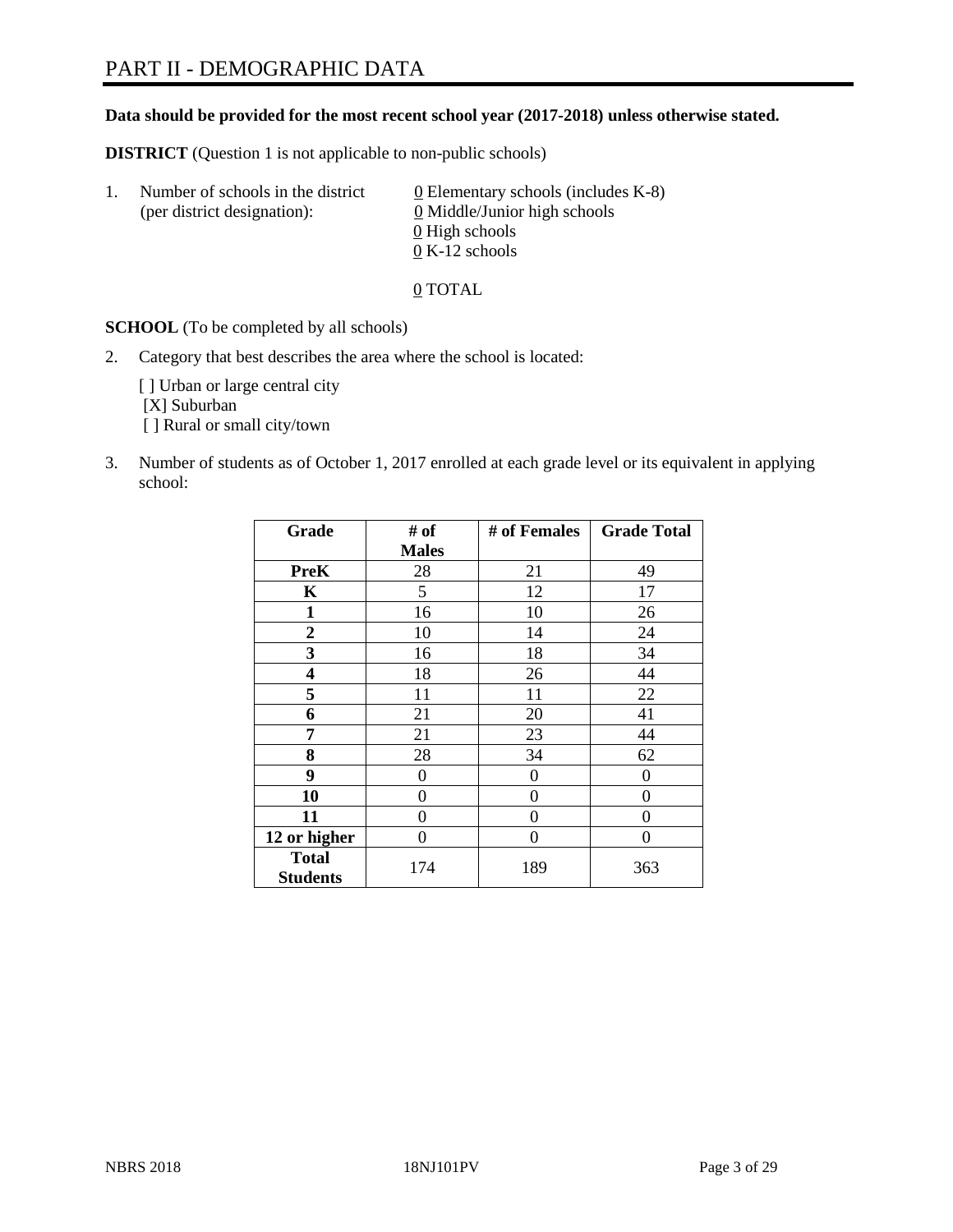4. Racial/ethnic composition of  $\qquad 0\%$  American Indian or Alaska Native the school: 1 % Asian

 % Black or African American % Hispanic or Latino % Native Hawaiian or Other Pacific Islander 96 % White % Two or more races **100 % Total**

(Only these seven standard categories should be used to report the racial/ethnic composition of your school. The Final Guidance on Maintaining, Collecting, and Reporting Racial and Ethnic Data to the U.S. Department of Education published in the October 19, 2007 *Federal Register* provides definitions for each of the seven categories.)

5. Student turnover, or mobility rate, during the  $2016 - 2017$  school year:  $2\%$ 

If the mobility rate is above 15%, please explain.

This rate should be calculated using the grid below. The answer to (6) is the mobility rate.

| <b>Steps For Determining Mobility Rate</b>         | Answer                      |
|----------------------------------------------------|-----------------------------|
| $(1)$ Number of students who transferred to        |                             |
| the school after October 1, 2016 until the         | 3                           |
| end of the 2016-2017 school year                   |                             |
| (2) Number of students who transferred             |                             |
| <i>from</i> the school after October 1, 2016 until | 3                           |
| the end of the 2016-2017 school year               |                             |
| (3) Total of all transferred students [sum of      | 6                           |
| rows $(1)$ and $(2)$ ]                             |                             |
| (4) Total number of students in the school as      | 380                         |
| of October 1, 2016                                 |                             |
| (5) Total transferred students in row (3)          | 0.02                        |
| divided by total students in row (4)               |                             |
| $(6)$ Amount in row $(5)$ multiplied by 100        | $\mathcal{D}_{\mathcal{A}}$ |

6. Specify each non-English language represented in the school (separate languages by commas):

| English Language Learners (ELL) in the school:   | $0\%$<br>0 Total number ELL |
|--------------------------------------------------|-----------------------------|
| Students eligible for free/reduced-priced meals: | $0\%$                       |
| Total number students who qualify:               |                             |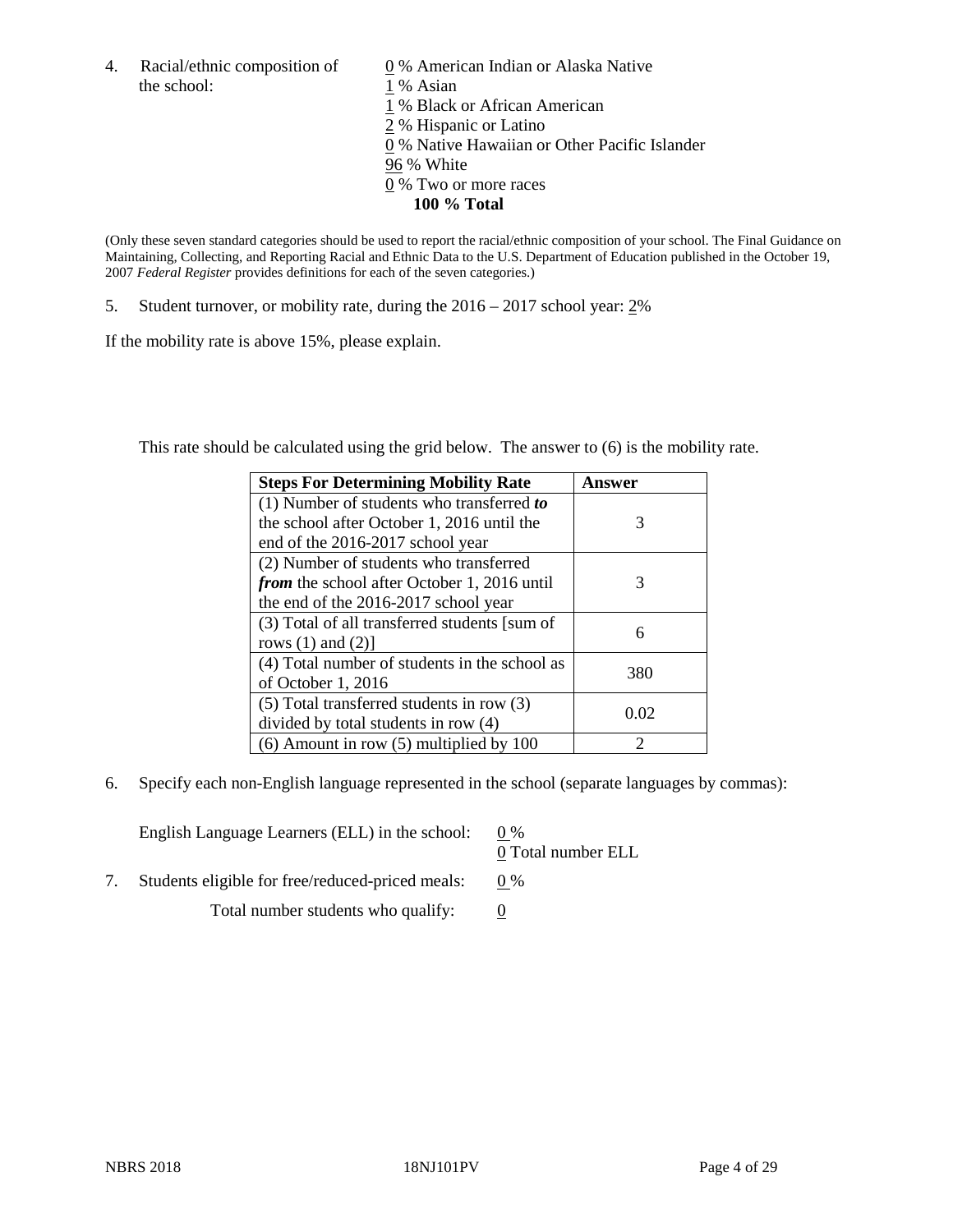36 Total number of students served

Indicate below the number of students with disabilities according to conditions designated in the Individuals with Disabilities Education Act. Do not add additional conditions. It is possible that students may be classified in more than one condition.

| 0 Autism                  | $\underline{0}$ Multiple Disabilities   |
|---------------------------|-----------------------------------------|
| 0 Deafness                | 1 Orthopedic Impairment                 |
| 0 Deaf-Blindness          | 8 Other Health Impaired                 |
| 0 Developmentally Delayed | 18 Specific Learning Disability         |
| 0 Emotional Disturbance   | 9 Speech or Language Impairment         |
| 0 Hearing Impairment      | 0 Traumatic Brain Injury                |
| 0 Intellectual Disability | 0 Visual Impairment Including Blindness |

- 9. Number of years the principal has been in her/his position at this school: 2
- 10. Use Full-Time Equivalents (FTEs), rounded to nearest whole numeral, to indicate the number of school staff in each of the categories below:

|                                                                                                                                                                                                                                | <b>Number of Staff</b>      |
|--------------------------------------------------------------------------------------------------------------------------------------------------------------------------------------------------------------------------------|-----------------------------|
| Administrators                                                                                                                                                                                                                 | $\mathcal{D}_{\mathcal{A}}$ |
| Classroom teachers including those<br>teaching high school specialty<br>subjects, e.g., third grade teacher,<br>history teacher, algebra teacher.                                                                              | 20                          |
| Resource teachers/specialists/coaches<br>e.g., reading specialist, science coach,<br>special education teacher, technology<br>specialist, art teacher, etc.                                                                    | 10                          |
| Paraprofessionals under the<br>supervision of a professional<br>supporting single, group, or classroom<br>students.                                                                                                            | 8                           |
| Student support personnel<br>e.g., guidance counselors, behavior<br>interventionists, mental/physical<br>health service providers,<br>psychologists, family engagement<br>liaisons, career/college attainment<br>coaches, etc. |                             |

11. Average student-classroom teacher ratio, that is, the number of students in the school divided by the FTE of classroom teachers, e.g.,  $22:1$  18:1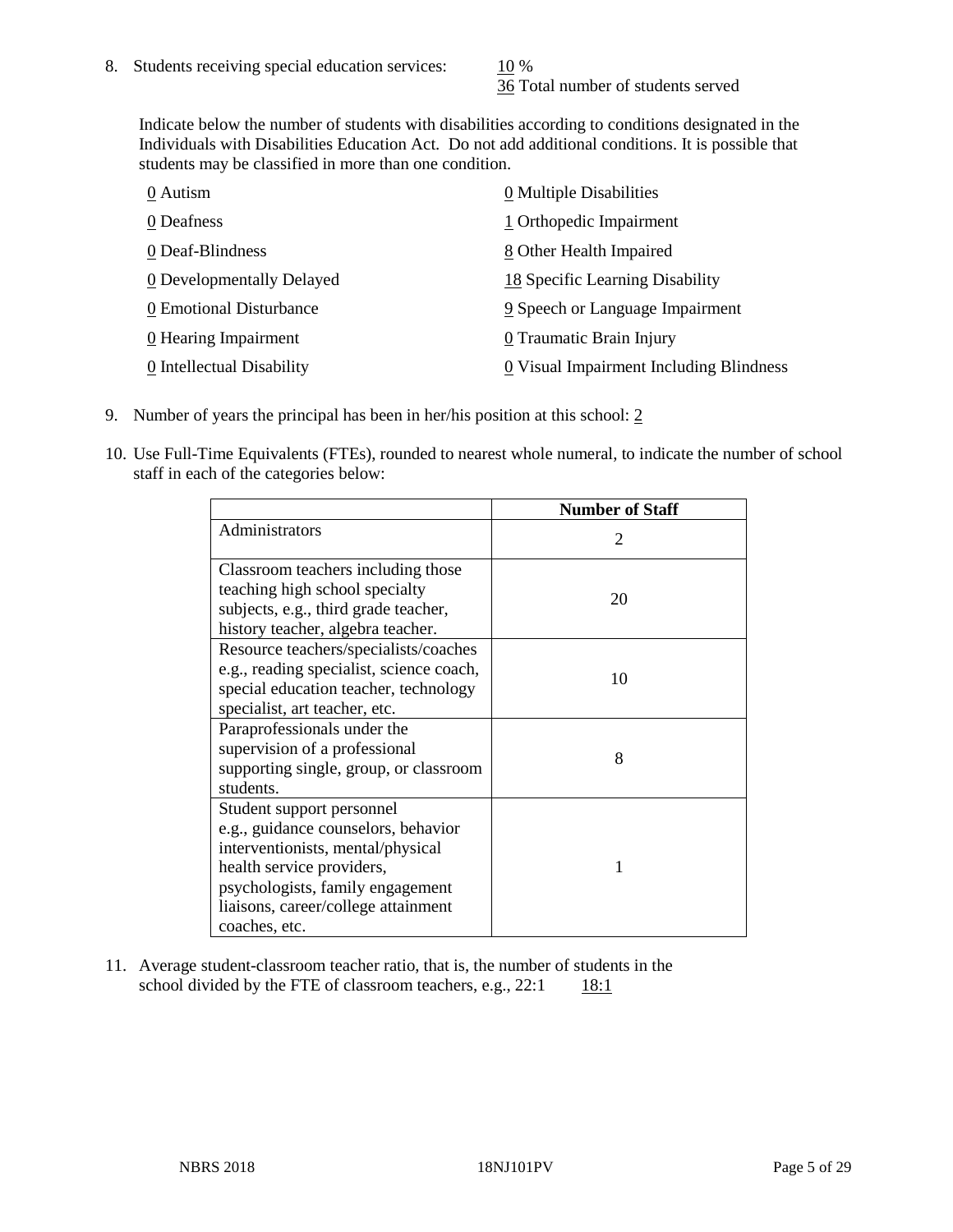12. Show daily student attendance rates. Only high schools need to supply yearly graduation rates.

| <b>Required Information</b> | 2016-2017 | 2015-2016 1 | $12014 - 2015$ | 2013-2012 | 2012-2013 |
|-----------------------------|-----------|-------------|----------------|-----------|-----------|
| Daily student attendance    | 95%       | 95%         | 95%            | 95%       | 94%       |
| High school graduation rate | 0%        | 0%          | 0%             | 9%        | 0%        |

#### 13. **For high schools only, that is, schools ending in grade 12 or higher.**

Show percentages to indicate the post-secondary status of students who graduated in Spring 2017.

| <b>Post-Secondary Status</b>                  |    |
|-----------------------------------------------|----|
| Graduating class size                         |    |
| Enrolled in a 4-year college or university    | በ% |
| Enrolled in a community college               | 0% |
| Enrolled in career/technical training program | 0% |
| Found employment                              | 0% |
| Joined the military or other public service   | 0% |
| Other                                         |    |

14. Indicate whether your school has previously received a National Blue Ribbon Schools award. Yes No X

If yes, select the year in which your school received the award.

15. In a couple of sentences, provide the school's mission or vision statement.

The mission of St. Catharine School is to foster the spiritual, moral, intellectual, social, creative, and physical strengths of its students.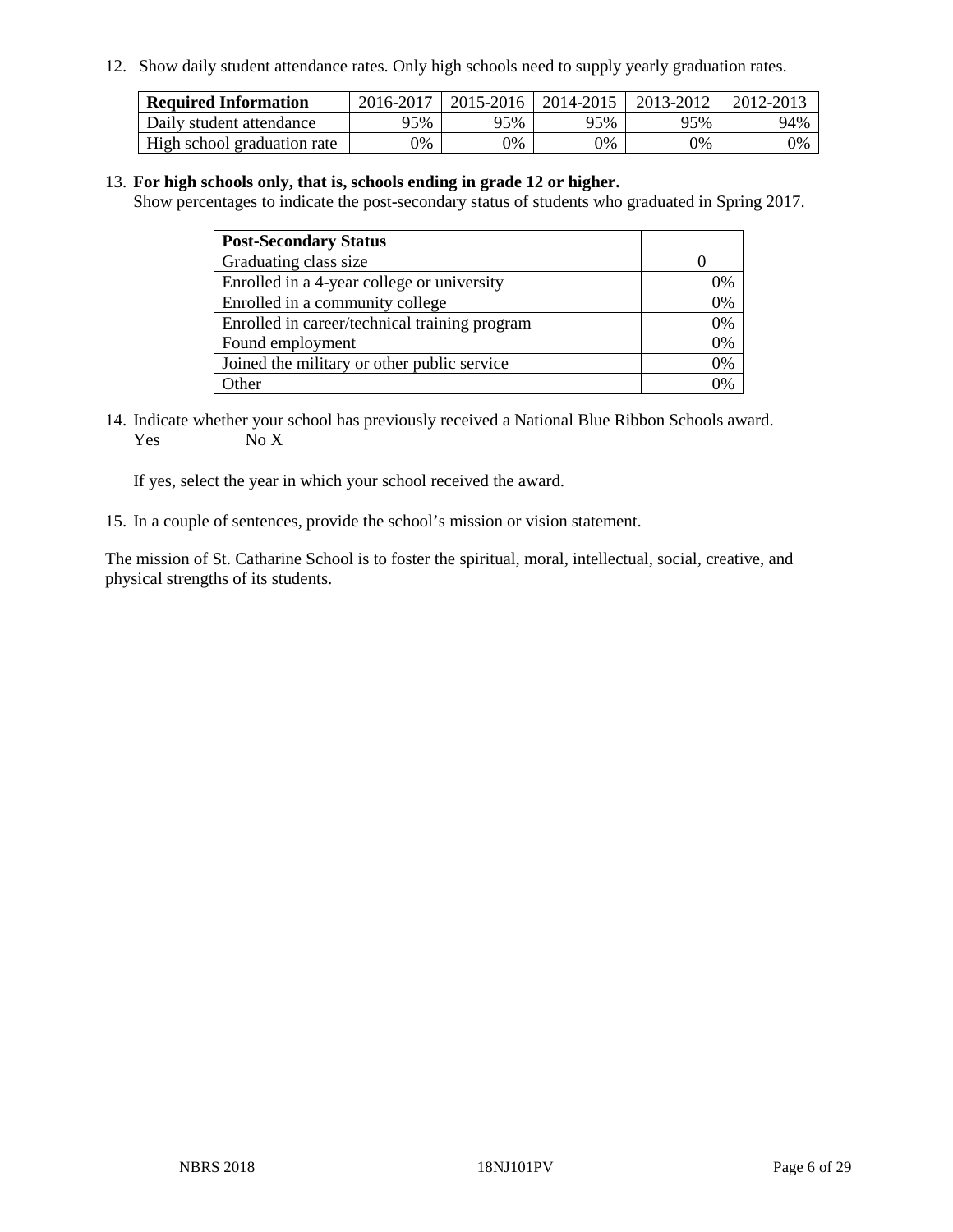St. Catharine School (SCS) is an Advance Education, Inc. (AdvanceED) accredited Catholic elementary school within the Diocese of Trenton, educating students in Preschool through grade 8. Approximately twenty years ago, St. Catharine School adopted "Faith, Knowledge, and Service" as a school motto. These words encapsulate our identity, inspiration, and purpose in providing a high quality learning experience that supports the development of the whole child for all of the students of St. Catharine School.

Since its institution in 1931 with 45 students in the basement of St. Margaret's Church, SCS was rooted in a long history of academic excellence in the Catholic tradition. Within this same framework today, over 350 students prevail in a technology-rich environment to better scaffold instruction and to sustain excellence through a dedication to spirituality, research, hands-on learning, and service.

Within the pursuit of educational goals and objectives, students learn to embrace knowledge and seek to share their enthusiasm with others by fostering an awareness of care and concern. Through acceptance and awakening, self-efficacy and leadership traits evolve as teachers enrich their instructional lessons with the Gospel message whenever possible. As such, students, parents, and teachers of St. Catharine School endeavor to communicate and carry out what we uphold as sacred by virtue of our Catholic identity.

St. Catharine School belongs to the Catholic parish of St. Catharine-St. Margaret of Spring Lake, New Jersey. The school community draws from ten suburban towns from Monmouth and Ocean counties, with a large percentage of parents being college graduates. Families of SCS are primarily of middle to upper middle class Catholic households that show a great deal of dedication and involvement in both the daily operations and long term goals of St. Catharine School. The Parent Teacher Association (PTA) and parish community of St. Catharine School provide on average over \$400,000 of financial support and assistance through community building fundraising events and church collections in order to cultivate and maintain a high quality, diversified 21st century learning experience for our students. The school and parish community take ownership in the success and mission of the school and go above and beyond to support our students.

In addition to the core academic curriculum, all students are encouraged to explore a wide range of after school enrichment opportunities such as instrumental band, choir, yoga, international cooking, robotics, Math league, and Model United Nations. Students in grades 5 through 8 have opportunities to participate on one of our many athletic teams, while younger students can compete as a "Laker," our school athletic mascot, as early as Preschool, on our pee-wee cross-country team.

Recently, St. Catharine School has adopted the Project Lead the Way (PLTW) elementary and middle school Science Technology Engineering and Math (STEM) program. The PLTW program enables our students to develop and apply transportable skills by exploring real-world challenges through unique STEM learning activities. PLTW exposes students to concepts in computer science, engineering, and biomedical science, to help students learn how to solve problems, think critically and creatively, communicate, and collaborate with their peers. At SCS, all students in grades Preschool through grade 8 benefit from the unique Project Lead the Way STEM program, helping them develop essential skills and expose our students to a wide range of potential future career paths.

An essential strategy utilized by the faculty of SCS to help motivate and encourage students to develop into their full potential is incorporating student character and positive behavior as required components for honor roll awards for our middle school students, as well as in distinguishing grade 8 graduates with Honor Cords. While SCS values students' academic achievements, our school also recognizes altruism by placing a strong emphasis on the importance of developing kind, empathetic, and compassionate students.

St. Catharine School also develops global citizens through its unique partnership with St. Kizito School of Lwetunga, Uganda. Over the past fifteen years, SCS has contributed funds to assist in building water tanks, a school office, faculty room, and an entire additional school building to St. Kizito to support its mission in promoting Catholic education. SCS student and parent volunteers help raise funds by selling handmade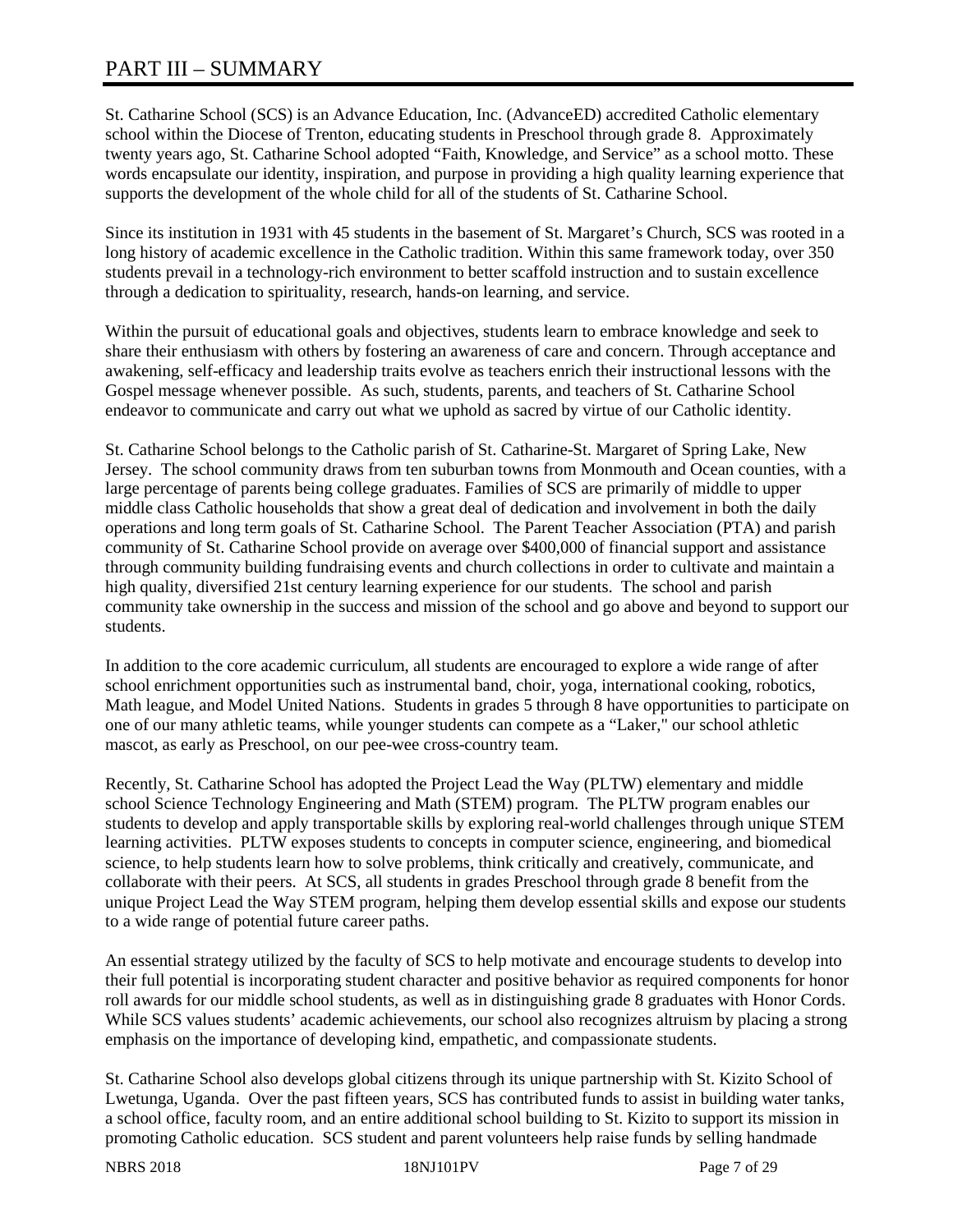Ugandan jewelry and stationery cards out of the SCS Uganda store, as well as collecting parishioners' donations while speaking at weekend masses to help raise awareness of both the challenges and success stories of St. Kizito School. SCS students remain in contact with the students of St. Kizito by writing letters to student pen pals throughout the school year. Additionally, several SCS graduates have completed volunteer mission trips to St. Kizito to help build school facilities and even assist teaching classes. The partnership with St. Kizito speaks to St. Catharine School's motto of "Faith, Knowledge, and Service" by developing knowledgeable, global citizens, committed to providing service and support to others.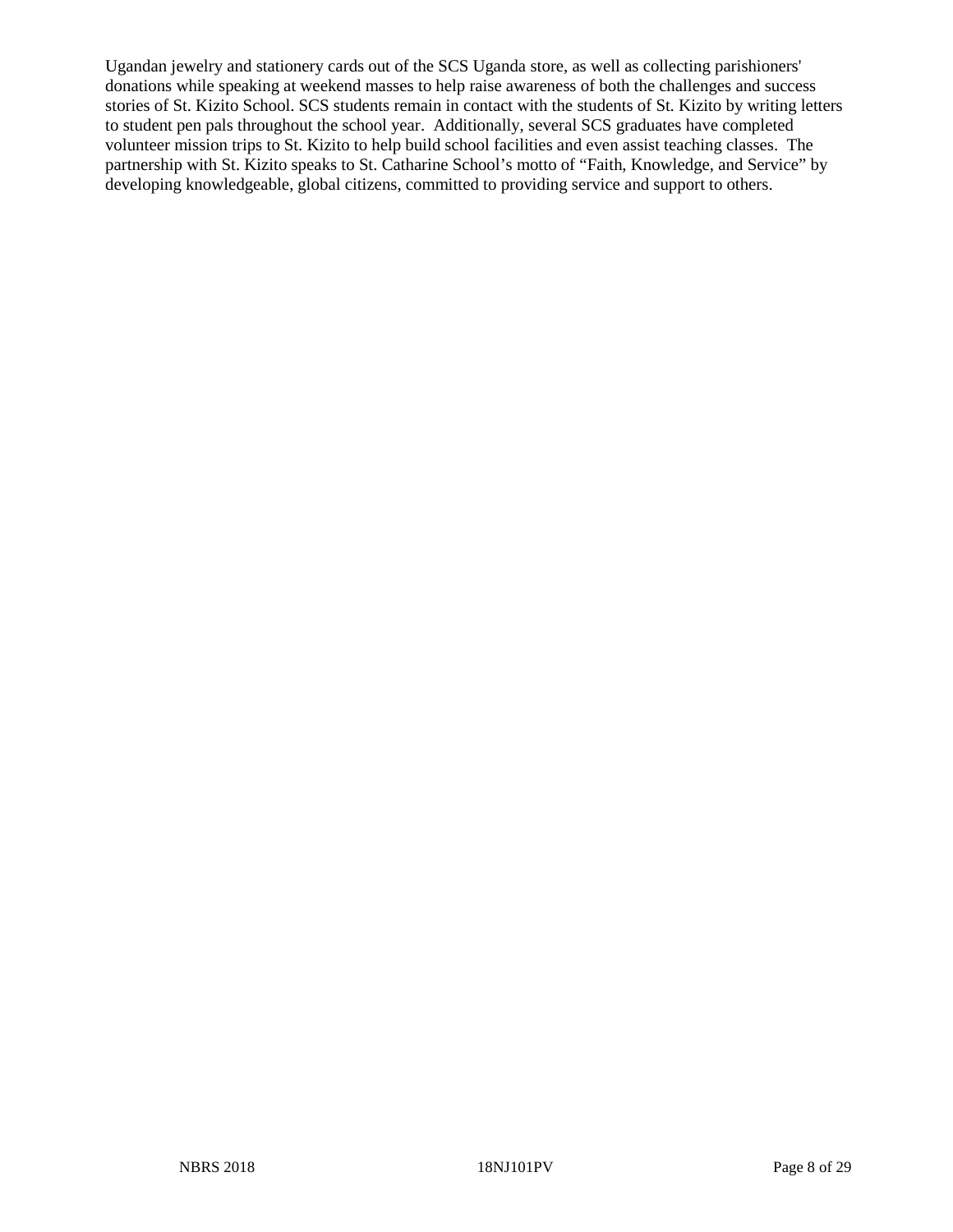## **1. Core Curriculum:**

St. Catharine School's core curriculum is aligned with standards developed by the Diocese of Trenton, the National Standards and Benchmarks for Effective Catholic Elementary and Secondary Schools, and guided by the New Jersey Student Learning Standards. Teachers enrich the core curriculum areas with the Gospel message whenever an opportunity arises.

Our Integrated Language Arts (ILA) program builds the foundation for our students' reading and writing success. The literary experiences develop auditory and visual skills, extend vocabulary and foster appreciation for the structure of language and written words. Our ILA curriculum in the Intermediate grades enables the students to continue their journey in literacy. Emphasis is placed on reading for meaning, the conventions of grammar and reading for pleasure. Well-written and age appropriate children's literature is introduced to supplement the reading program. Writer's Workshop provides the students with the guidance and structure to express themselves in writing. Reading, analyzing and interpreting literature as well as informational text is one of the goals of the ILA program in grades 3 through 8. The students continue to expand their horizons through the reading of time-tested classics as well as recent, quality young adolescent novels. Students are also prepared to write multi-paragraph informational pieces, persuasive pieces that include a clearly stated position and supporting statements. During the writing process, the students are constantly revising their work with an eye to logic, organization, and the conventions of the English language.

The belief that mathematics should continuously build on prior learning is the basis for our Math curriculum. New learning is presented in increments, with time provided for practice. The curriculum purposely progresses at a pace that allows children to develop competence and confidence in essential math skills. A consistency and structured framework of our spiraling math curriculum creates a common language of math concepts and ideas that the students build on as they develop more sophisticated critical thinking math skills and applications to address real world problems. On average, nearly 75% of our grade 7 students place into our Pre-Algebra program meeting established criteria based off exceptional Terra Nova scores, course benchmark performances, as well as final grade averages, and later move on to taking Algebra in grade 8.

Opportunities are given by our Science curriculum for students to investigate the natural world, learn about interesting, relevant and exciting science ideas and link science to religion, mathematics, writing, and technology. Scientific inquiry, the thoughtful and coordinated attempt to search out, describe, explain and predict, is the foundation for our grades 3 through 5 Science curriculum. The students are guided in making observations, asking questions, designing and conducting simple investigations. In grades 6 through 8, Physical, Life, and Earth sciences are studied utilizing various media and levels of interactivity. Scientific literacy and STEM are included to expand and enhance the students' problem solving and global critical thinking skills.

The Social Studies expanding horizons curriculum encourages students to make important connections between geography, history, and people as part of finding their place in the long continuity of human experience. Our community, our country and our neighbors in North and South America are emphasized in grades 3 through 5. Additionally, history and geography are taught, while a deeper understanding of the role we all play in society is also encouraged to all of our students. In grades 6 through 8, students learn to make the connections from the past to the present and gain a greater understanding of the human story. Current events spearhead many discussions and projects as the students apply the lessons they have been taught. A keen awareness is developed of their role and responsibilities as citizens of this country as well as citizens of the world.

Our Preschool program sets a foundation for the early elementary curricular learning goals of our students. Preschool students are provided with learning experiences in the core curriculum content areas of Language Arts and Reading, Mathematics, Science, and Social Studies. They are also provided with daily enrichment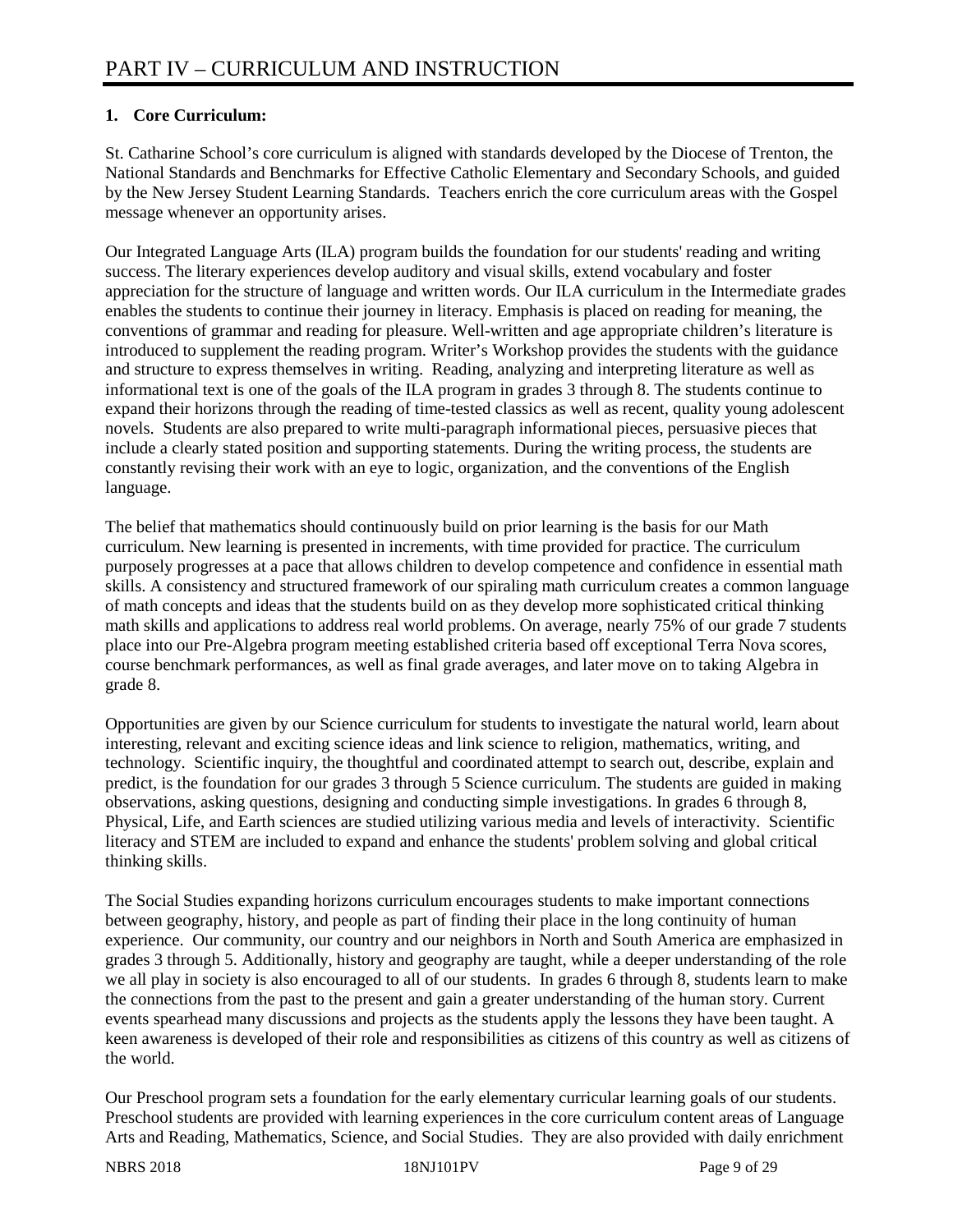classes covering the content areas of Technology, Physical Education, Art, Media, Music, Spanish, and STEM. The Preschool curriculum places a strong emphasis on literacy development for students by using the five senses: phonemic awareness, phonics, text comprehension, fluency, and vocabulary. Teachers support the natural curiosity of our Preschool students by giving them rich and meaningful learning opportunities. Within this paradigm, teachers at St. Catharine School ensure that our early childhood program and curricula are developmentally appropriate and that participation in our Preschool program is a nurturing and wonderful experience for each child.

#### **2. Other Curriculum Areas:**

Visual and performing arts provide an enriching experience for the students of St. Catharine School. All students attend Art class once per week, and begin exploring art around the world in Preschool through grade 3 by learning about a variety of customs practiced in different regions of the globe. The Art program in grades 4 through 8 focuses on art history, while incorporating a variety of artistic styles into original drawings, paintings, and sculptures. Additionally, all students attend Music class once per week to explore introductory musical concepts as well as entry level instruments. The music curriculum is designed to help prepare students musical participation at Mass as well as various special performances throughout the school year such as our annual Christmas show and spring concert.

The goals of the Physical Education and Health curriculum is to provide an enriching learning experience that is motivating to students at all fitness levels and abilities. Students have class once a week for forty minutes and learn to make positive lifetime health and fitness choices. The program focuses on movement concepts, skill acquisition, and wellness concepts. All students also enjoy a daily supervised recess period to provide further time for daily physical activity.

The World Language curriculum at St. Catharine School includes Spanish. Through interpersonal, interpretive and presentation experiences, students not only become proficient in a second language, but also gain a wealth of knowledge and understanding of the cultures that comprise our country's diverse population. SCS provides all students in Preschool through grade 8 with forty minutes of Spanish class instruction per week. With this, St. Catharine School is in compliance with the National Blue Ribbon Schools program's foreign language requirements.

All students attend Technology class once per week to learn appropriate and responsible use of technology. While all classrooms in SCS have a wide variety of technology resources for students, our technology curriculum supports students acquiring key skills and understandings of technology integration for their academic journey. Students learn how to function and communicate within the Google ecosystem, utilizing a wide variety of tools to collaborate with their peers and show evidence of essential academic understandings through multiple technology platforms. Additionally, our Technology curriculum is extended into our STEM class and curriculum model, which is modeled off the Project Lead the Way STEM program. While STEM learning activities may be integrated at times throughout the school day, all students attend a designated class in our STEM lab once per week to have focused learning experiences provided by our certified Project Lead the Way teacher.

The goal of the St. Catharine School Library and Media curriculum is to develop a lifelong love of reading, learning, and exploration through print and digital means. Students learn the parts of a book as well as research skills in utilizing and accessing the book catalog for both academic and recreational interests. Students in Preschool through grade 5 have Library and Media class once per week while students in grades 6 through 8 utilize the library media center with their core content area teachers for independent research and book selection.

The Religion curriculum goal is to nurture each student's relationship with Jesus. Religion is incorporated within each day of our students' schedules. Through prayer, song activities, and actions that express their beliefs, students are called to live out their discipleship among their peers, families, and school and parish communities. Students in grade 2 prepare for and receive the sacraments of Reconciliation and First Eucharist. Our religion curriculum in the intermediate and upper grades continues and builds on the journey of faith nurtured in Preschool through grade 2. The students reflect on faith and the experience of being in a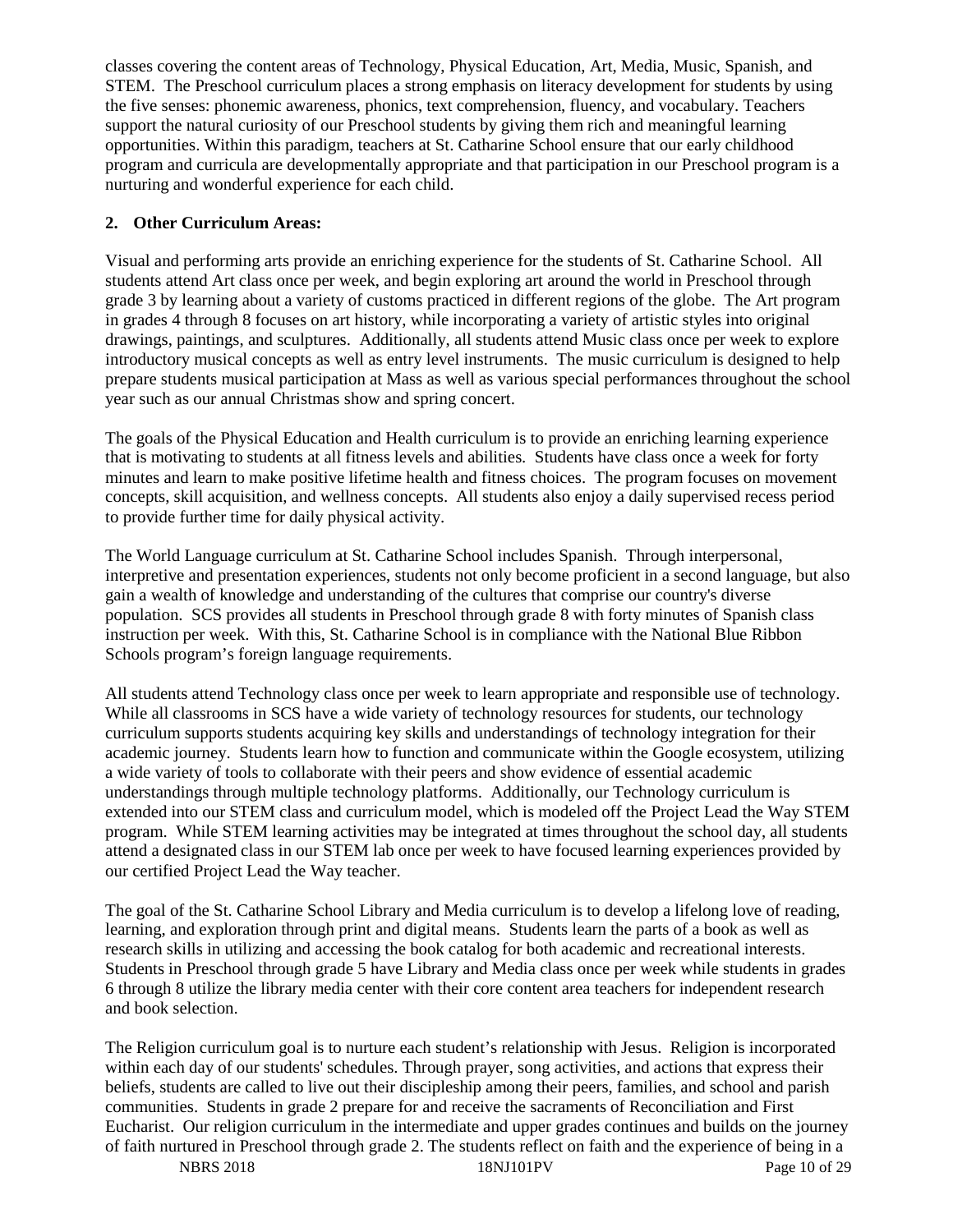community of the followers of Jesus Christ. The students possess a more developed sense of right and wrong, enabling moral issues to be introduced and discussed using the Ten Commandments and the teachings of the Catholic Church. Formal prayers are taught and the Mass is emphasized as the greatest prayer of the Church.

#### **3. Instructional Methods, Interventions, and Assessments:**

St. Catharine School supports the needs of all learners by maintaining a flexible, informed, responsive and reflective approach to instruction. Teachers apply a wide variety of instructional techniques to keep students engaged and highly motivated throughout their educational journey.

Assessment drives informed instruction at SCS and guides teachers with specific information to provide differentiated instruction to students. Throughout the school year, administration and teachers review Terra Nova student achievement data, Diagnostic Reading Assessment results, as well as Reading and Math benchmark data to help guide instructional planning. At a school level, administration and teachers are able to look at the data to identify possible gaps as well as strengths in the curriculum. On a classroom level, teachers review student achievement data and reading levels to guide their grouping of students for small group differentiated learning centers, peer partners, and reading groups. Benchmark assessment results are analyzed to review and reflect upon students' strengths of comprehension and application of acquired knowledge, providing an opportunity to see if any particular skills or essential understandings may need to be retaught and revisited in the classroom. Means of assessment that are integrated into the classroom include exit tickets, learning logs and journals, metacognition tables, as well as simulated Twitter boards, where students summarize their learning in 140 characters or less. Teachers remain reflective and responsive to the results and information provided by their formative assessment methods, and apply this information to their instructional approach to meet the individual needs of their students.

Formative assessment results guide teachers in utilizing a tiered instructional model to both review and extend learning concepts for their students. While needs may arise to support struggling students, teachers also plan to extend learning opportunities to students that require to be challenged. At times, teachers may organize two groups of students after an introductory math lesson when they notice a group of students need further support and reinforcement, working directly with the teacher or instructional aide, while other students are ready to move deeper into their learning experience and apply or demonstrate acquired knowledge within an alternative activity such as creating a poster explaining the new skill, or solving complex word problems relating to the math concept.

Teachers challenge students with problem based learning activities throughout the curriculum, particularly during STEM learning activities. Students can be seen engaged in such activities as designing and building prototypes of ankle-foot orthosis out of household materials to help individuals struggling with cerebral palsy. Problem based learning activities help our students connect learning with real world concepts and challenges, providing a highly engaging and rewarding learning experience.

Throughout the school year, teachers will meet with school administration to review students that show signs of struggling in class and require intervention and support. While teachers implement specific interventions, such as providing graphic organizers or guided notes, they monitor and assess the effectiveness of these interventions over time and review with school administration.

The integration of technology at SCS supports quality instruction, compliments student learning, and helps extend learning opportunities beyond the classroom. Every classroom has an interactive whiteboard for teachers to present new information to students in an engaging format, often used for kinesthetic activities. St. Catharine school prides itself on being a 1 to 1 learning environment in which students in Kindergarten through grade 1 have tablets, while students in grades 2 through 8 have assigned Chromebooks to support their learning. Additionally, our Preschool students have access to tablets, to help our young learners gain familiarity with technology as well as compliment specific learning center activities. Our technology devices enable all teachers to utilize a wide variety of applications and activities to engage our students, while also providing alternative means of assessing our students' levels of understanding. SCS utilizes a Google ecosystem for our technology needs while both students and staff learn, communicate, and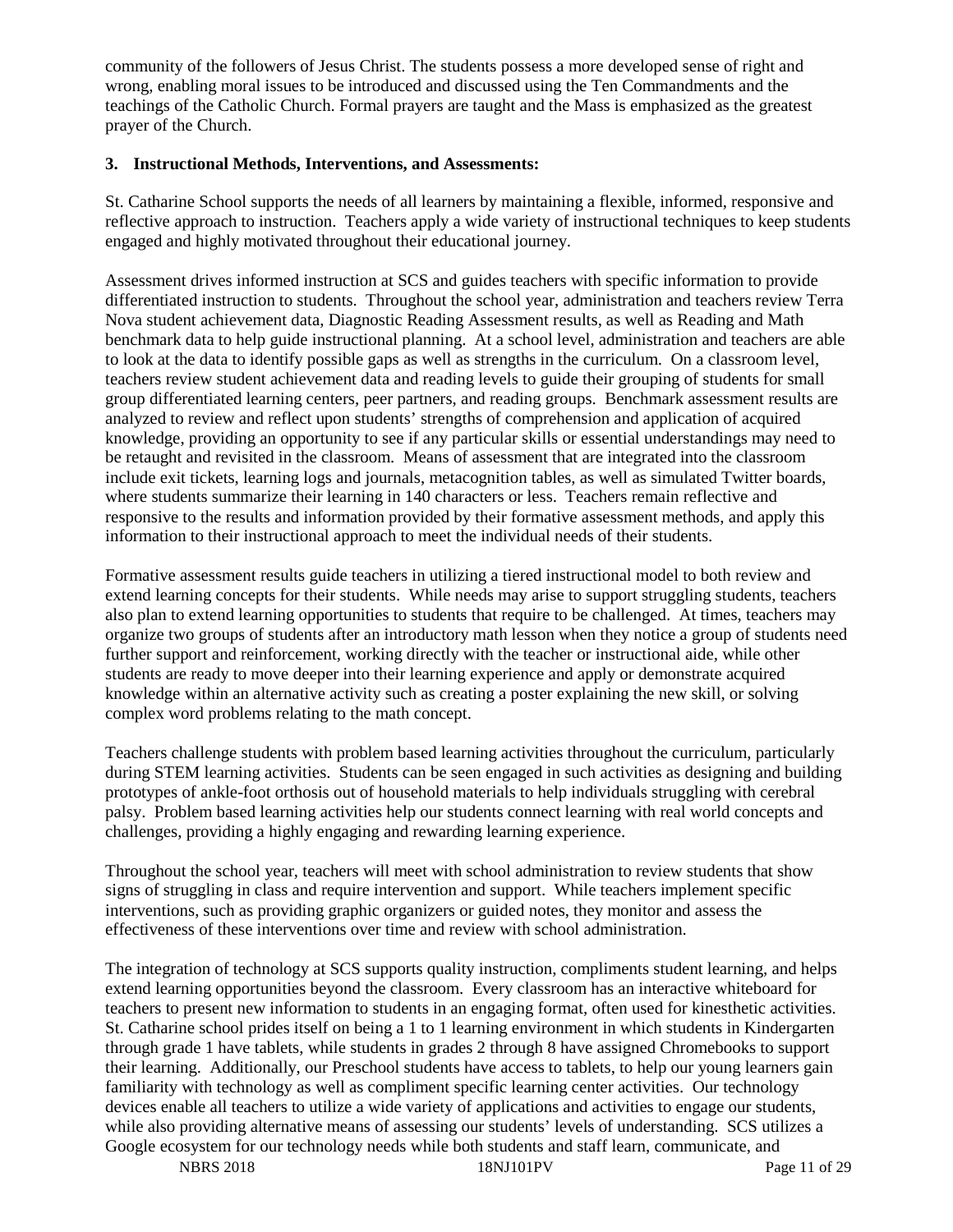collaborate using a wide variety of Google tools. In grades 6 through 8, teachers extend learning opportunities through their Google Classrooms, providing students with a digital learning platform integrated throughout their academic experience.

While our school maintains high levels of student achievement, our culture of growth helps motivate staff to continue to seek effective research based instructional strategies, professional development experiences, and share best practices with colleagues to support one another in our mission of meeting the ever-changing needs of our students.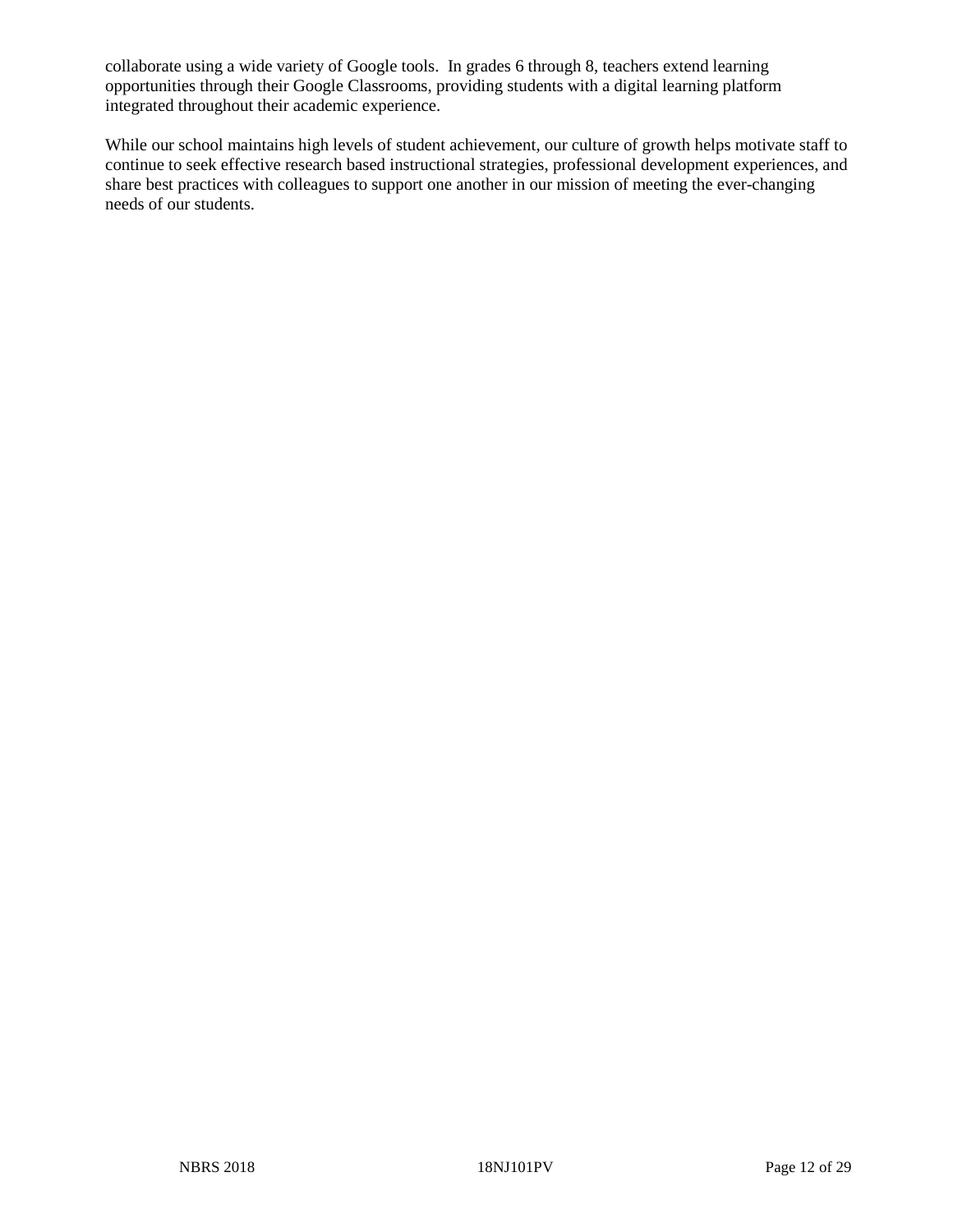## **1. School Climate/Culture:**

St. Catharine School provides a high quality learning experience by fostering the development of the whole child, by supporting academic, social, spiritual, and emotional growth throughout the school year. In collaboration with the Parent Teacher Association, school administration plans school assemblies conducted by outside professionals regarding topics such as social media safety, mindfulness and emotional health, as well as spirituality, to provide additional holistic learning opportunities for our students.

Students take on leadership roles as student council representatives in grades 6 through 8, and meet with the principal once a month to share, collaborate, and plan special student events, new school initiatives, and service activities. The principal takes time to ensure that student representatives feel valued and heard by involving them in the planning process of important student activities. Grade 8 students have the opportunity to apply and serve as student ambassadors to assist and promote the school during open house events and provide school tours to prospective families. SCS student ambassadors take great pride in their roles and have a sense of ownership in the marketing and success of the school.

Students take an active role in their education by assisting teachers in planning whole school academic enrichment days, such as our school Aviation Day. At the SCS Aviation Day, grade 8 students planned and facilitated multiple hands on learning activities for all SCS students to explore learning concepts in aerodynamics, riding a hovercraft, and flying drones. Students also assist school staff in planning a school wide Scholastic and Sport Day in which student homerooms compete in various cooperative academic and athletic challenges, in review of key learning concepts, as a fun way to end the school year.

The principal recognizes both student and teacher achievements in his weekly digital newsletter, shared with the school community, placing a spotlight on positive events and accomplishments within the school. At the end of the school year, school leadership organizes a student awards assembly to formally recognize student academic and extracurricular achievements.

School administration involves teachers while planning school wide goals, as well as assisting each teacher in formulating their own individual professional development goals to help foster continued growth. Teachers provide input on how both the school and themselves as individuals can continue to develop and advance to meet the needs of their students. All faculty members have been thoroughly involved with the formation of the school's recent strategic plan, and provide ongoing input throughout the execution of its strategic goals. Teachers play an active role in the planning process of major decisions and feel validated and appreciated by school leadership.

## **2. Engaging Families and Community:**

St. Catharine School empowers and engages family and community members throughout the school year by providing these essential stakeholders with opportunities to share feedback and input to the school through surveys, PTA meetings, and strategic planning sessions. School family and community members actively volunteer to assist our students during lunch and recess supervision as well as serve in essential roles as members of the School Advisory Board and the Parent Teacher Association that meet on a monthly basis to provide leadership and support to the pastor and school administration.

SCS utilizes its school website, local newspapers, and several social media platforms to share updates and news to the school community. Each week, the principal gathers information and input from students, parents, and teachers to create the SCS Wednesday News Brief, a digital newsletter that contains important updates, upcoming events, and essential information to keep students, teachers, families, and alumni informed throughout the school year.

On the first Friday of every month, St. Catharine School organizes a school Mass in which students, teachers, administrators, parents, and parishioners gather together to celebrate and practice their Catholic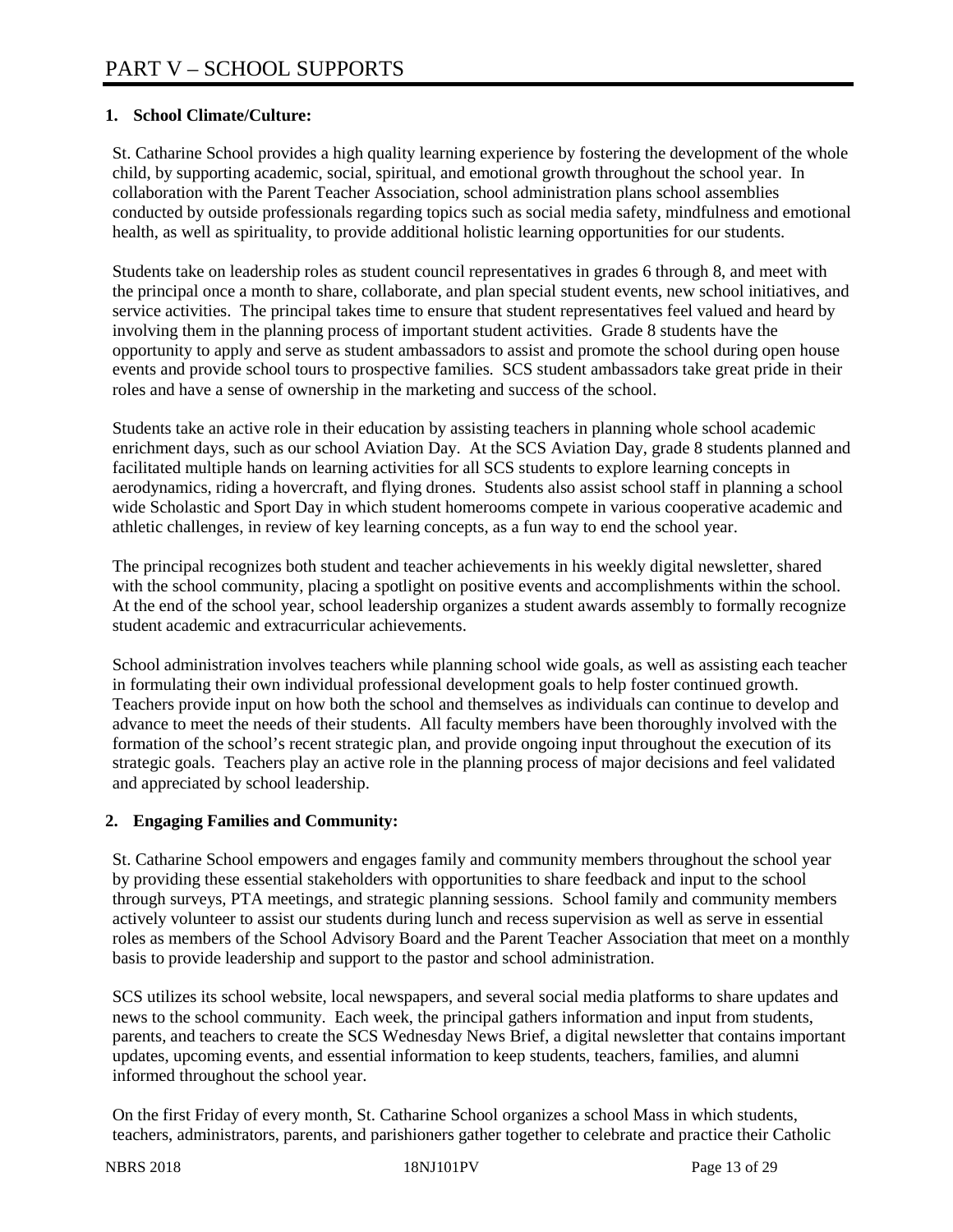faith. The first Friday Mass also serves as a special time to join together to celebrate the school's achievements as well as a platform to provide special recognition for students and staff members throughout the school year. Our first Friday Mass serves as an opportunity for the school community to come together during difficult times to show support for one another, whether it may be regarding world tragedies, local issues, or challenges the school may face. The first Friday Mass is an essential component of the St. Catharine School community calendar that all members look forward to every month.

Special events throughout the school year, such as the annual SCS Christmas 5K Run, brings families and alumni together for a 5K race at the start of the Christmas season to raise funds for St. Catharine School student athletics and extracurricular activities. Students and family members volunteer their time to organize the race, manage water rest stations, and distribute race t-shirts to nearly 400 runners. St. Catharine School thrives off the support and involvement of its community. At the end of each school year, SCS conducts a special volunteer recognition Mass and breakfast to acknowledge all of the parent and community volunteers, as well as Spring Lake Fire Department, Police, and Emergency Medical Service workers that provide support to our school.

#### **3. Professional Development:**

St Catharine School believes that teaching requires a lifelong practice of continued professional growth and learning to best meet the ever-changing needs of students. SCS maintains a reflective approach in assessing its current instructional practices while searching for new ways to improve and ensure that administrators and teachers are able to continue to challenge and support the students of SCS throughout their academic journey.

School administration and teachers meet together to review and analyze student achievement data, the school strategic plan, as well as feedback retrieved from parent surveys, to provide both quantitative and qualitative informed decisions in planning for faculty professional development.

In reviewing student achievement data as well as Lexile and Developmental Reading Assessment levels, school administration and teaching staff identified an increased need to provide differentiated instruction to our students, particularly regarding the use of nonfiction text and reading comprehension. Collectively, school leadership and teachers planned and placed an emphasis on exploring and identifying quality instructional resources for differentiated nonfiction text to address this need. Once quality instructional materials were identified, implementation of new resources were planned, coupled with multiple professional development workshops for teachers scheduled throughout the school year. Teachers were provided the opportunity to observe one another with administration, to see their colleagues teaching students while effectively utilizing the new instructional materials. In a non-evaluative manner, both teachers and administration had the opportunity to provide feedback from their observations to help one another learn and grow together while developing their instructional practices.

In analyzing the desired goals of the strategic plan, the school community has expressed a strong emphasis on increasing STEM learning opportunities for all students. Collectively, school leadership and teaching staff planned and implemented several professional development opportunities for faculty regarding the integration of classroom STEM activities provided by both outside organizations, as well as current highly effective teaching staff members.

St. Catharine School also works closely with the Diocese of Trenton to support the continued development of our teachers. Recently, SCS faculty and staff attended a diocesan workshop on promoting and supporting our school's Catholic Identity. SCS teachers had the opportunity to engage and collaborate with teachers from across the Diocese of Trenton to share best practices and discover new ways to support the spiritual development and Catholic identity of our students and school.

#### **4. School Leadership:**

The leadership structure of St. Catharine School is comprised of a pastor, principal, and vice principal, along with a School Advisory Board and Parent Teacher Association. Collectively, school leadership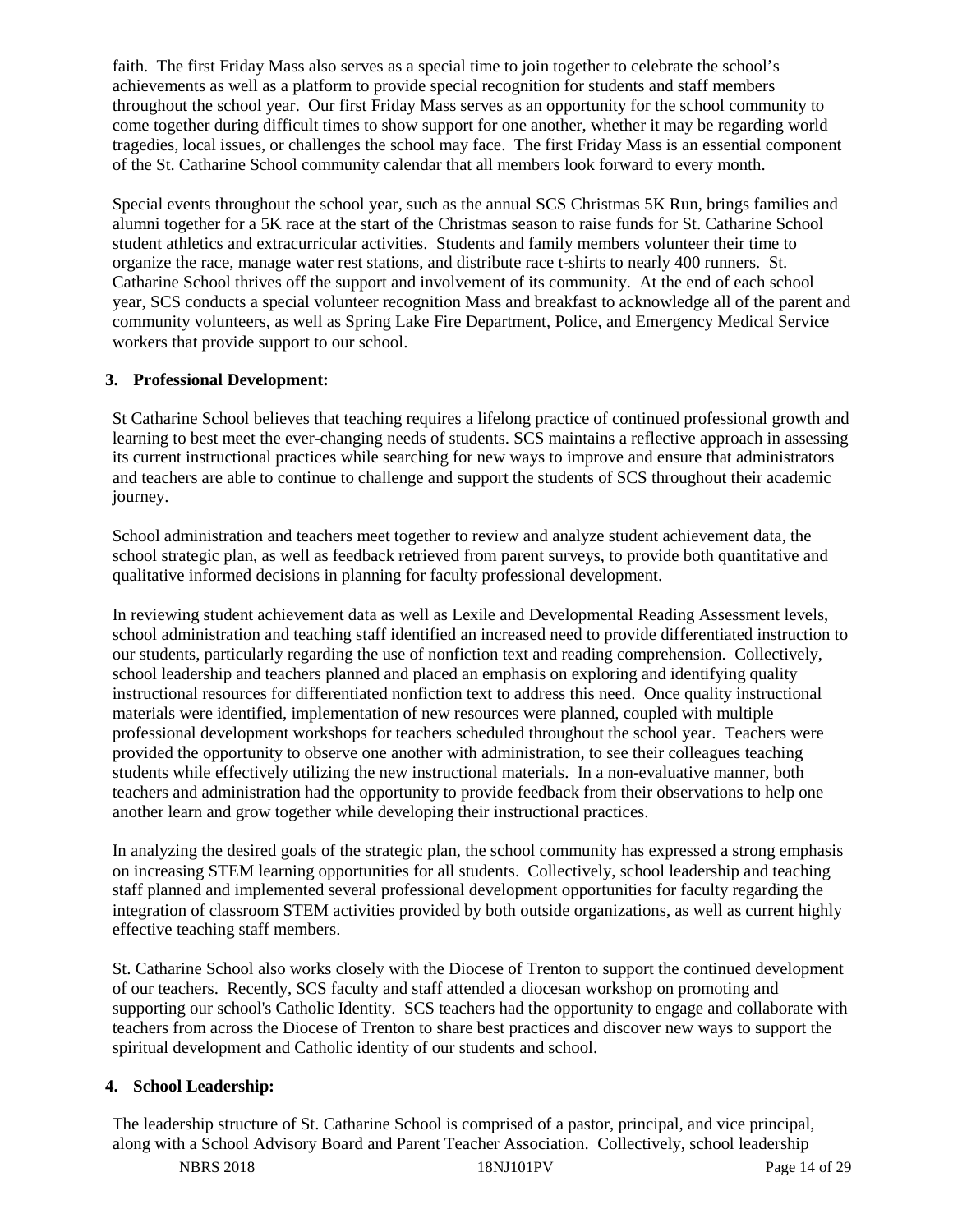works together to support the school's mission of fostering the spiritual, moral, intellectual, social, creative, and physical strengths of its students. The administration, faculty, and staff model Christian behavior to foster spiritual growth, striving to transmit the truth that Religion is not just a subject, but rather a way of life. The school leadership, along with members of the school community, have created and adopted a multi-year strategic plan to ensure that policies and programs are properly supported and developed to meet the ever-changing needs of SCS students.

The pastor is the overall spiritual leader of the school and serves as the lead celebrant for all of the liturgical celebrations and events throughout the school year. The pastor works closely with the school principal to maintain the school's Catholic identity while also supporting the school's continuous development.

The principal is the instructional leader that also serves as the chief facilitator in the ongoing growth and development of the school. The principal works closely with teachers, staff, parents, parishioners, and students to ensure that all stakeholders have a voice and input in the direction of the school. The principal and vice principal work closely together to provide instructional support to teachers to help foster and maintain a high quality learning environment for students. The vice principal serves as the school's director of technology and supervisor of the child study team, focusing on effective tiered interventions as well as multiple support systems to meet the needs of all students.

The School Advisory Board is comprised of volunteer parents, parishioners, and alumni that have a wealth of knowledge and experience in several fields of work, particularly education, that provide guidance and assistance in governing the direction of the school. The School Advisory Board and school administration meet on a quarterly basis to review the school's progress in meeting targeted goals of the strategic plan and its effectiveness on student achievement.

St. Catharine School has a very active and supportive Parent Teacher Association that meet and plan once a month with the pastor and school principal to discuss key school initiatives. The PTA hosts several community building events throughout the school year that bring family members together while also raising necessary funds to support our academic endeavors. The PTA has provided financial support for student enrichment opportunities, staff professional development, as well as school facility enhancement.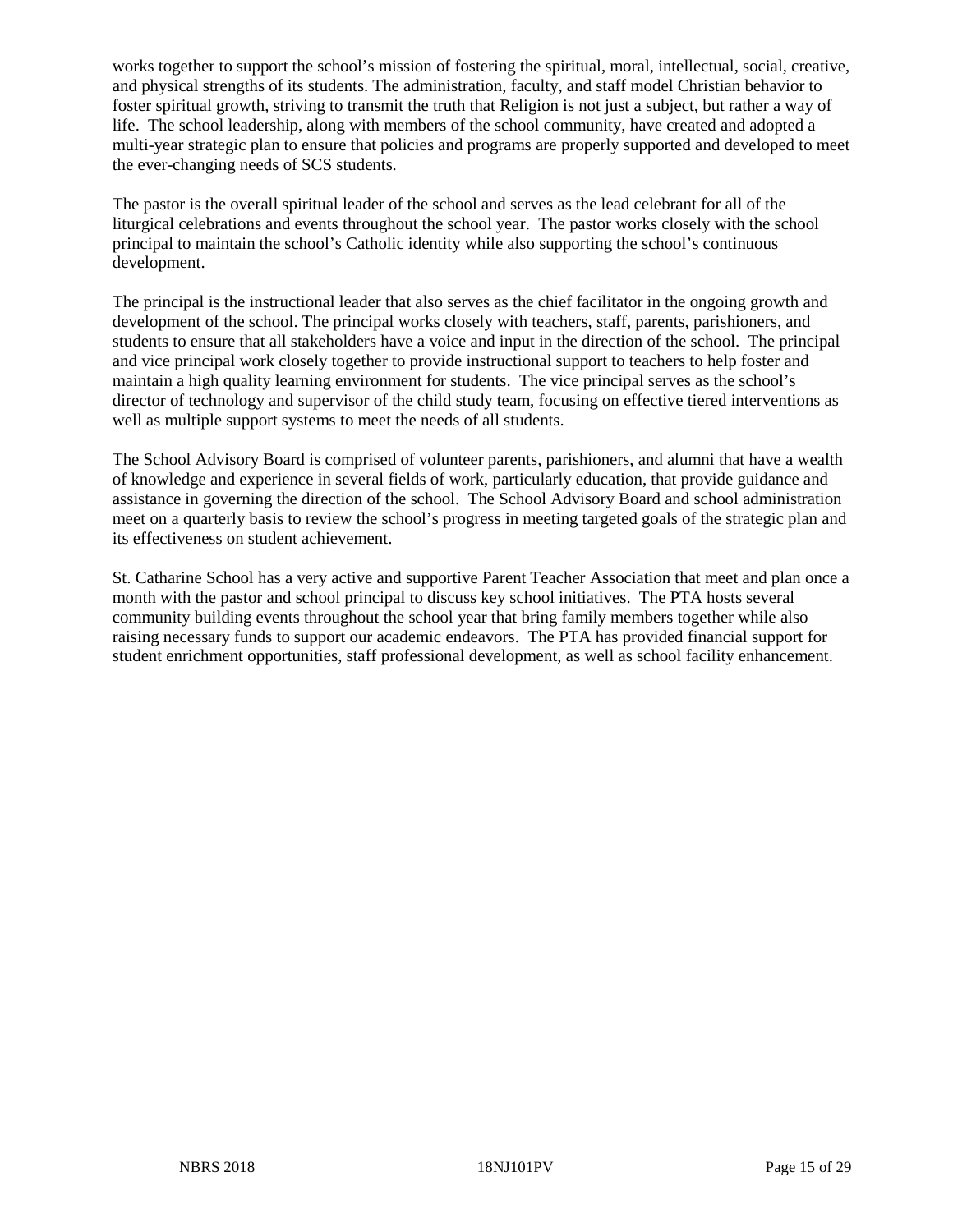# PART VI – STRATEGIES FOR ACADEMIC SUCCESS

The one practice that St. Catharine School believes to be most instrumental in our school's success is keeping our Catholic faith at the core of what we do.

Faith is our guiding principle in making big decisions that affect all of our students. Whether it be implementing new Diocesan Curriculum Guidelines, making modifications to our master schedule, or hiring a new staff member, our faith has formed our core values that lead us to make the best decisions for the students of St. Catharine School.

Our faith calls for us to foster and maintain a respectful and supportive environment where individuals practice and understand the importance of kindness, cooperation, and empathy for one another. We believe that both students and staff members thrive when they feel valued and are properly supported, leading to high levels of achievement and continued personal growth.

St. Catharine School is brought together by our faith throughout the year to celebrate liturgical events as well as student and staff member achievements. Our monthly first Friday Mass celebrations bring together students, teachers, parents, alumni, and parishioners, providing us the opportunity for community building moments, while practicing our faith. We believe it is critical to spend time together to help foster positive relationships across our entire school community. These relationships help our community members feel invested and a part of our school's success, motivating them to remain active supporters of our school's needs.

The school community of St. Catharine School places such a strong emphasis on our faith because we believe that through properly supporting the development of our students' faith and their relationship with God, we are able to foster essential core principles, values, and character traits that will ultimately best serve our students' academic, professional, and personal pursuits throughout their lives.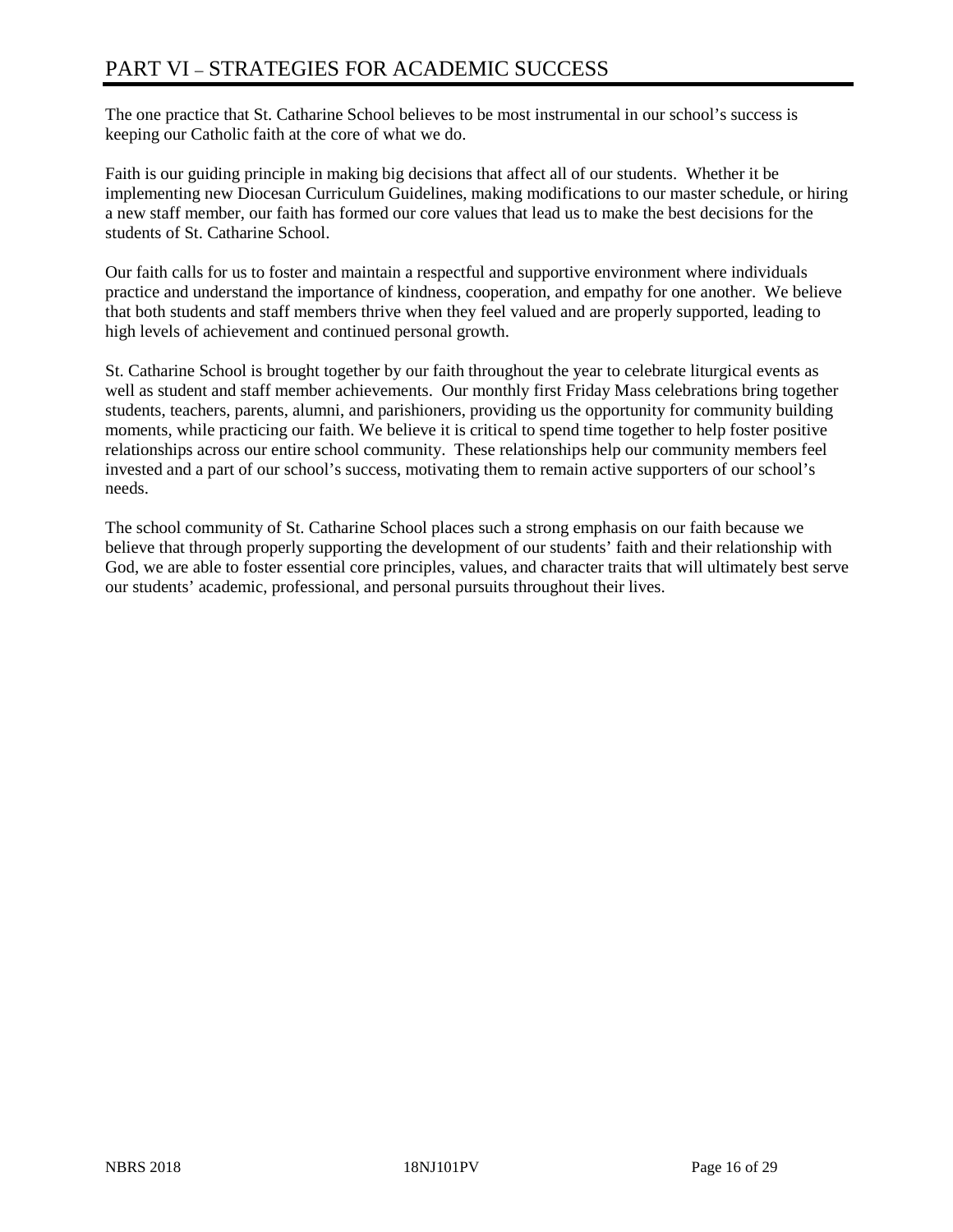# PART VII – NON-PUBLIC SCHOOL INFORMATION

1. Non-public school association(s): Catholic

Identify the religious or independent associations, if any, to which the school belongs. Select the primary association first.

| 2. | Does the school have nonprofit, tax-exempt $(501(c)(3))$ status?                                       | Yes X  | No. |
|----|--------------------------------------------------------------------------------------------------------|--------|-----|
| 3. | What is the educational cost per student?<br>(School budget divided by enrollment)                     | \$6910 |     |
|    | 4. What is the average financial aid per student?                                                      | \$2168 |     |
| 5. | What percentage of the annual budget is devoted to<br>scholarship assistance and/or tuition reduction? | 5%     |     |
| 6. | What percentage of the student body receives<br>scholarship assistance, including tuition reduction?   | 11%    |     |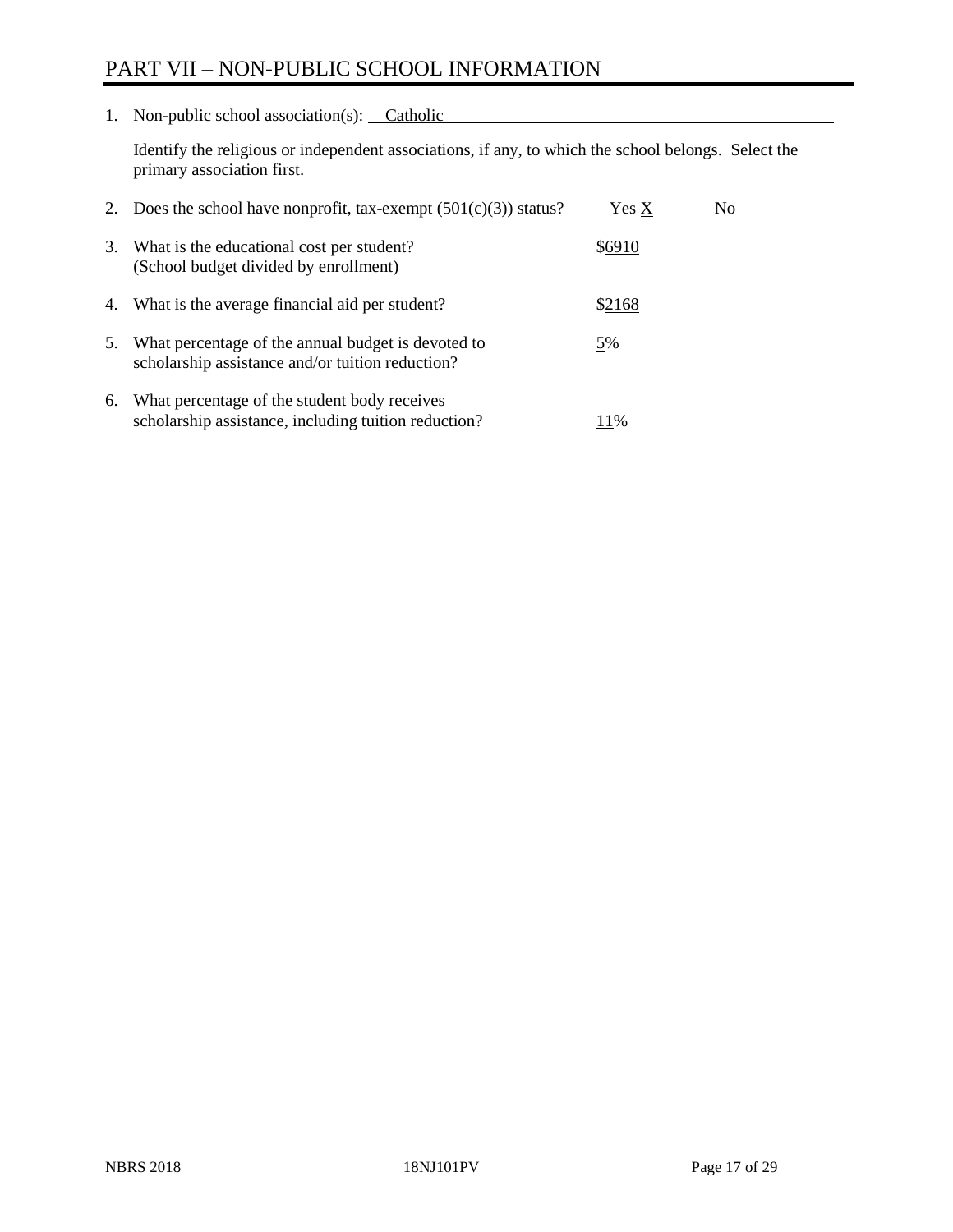## PART VIII – ASSESSMENT RESULTS FOR NORM-REFERENCED TESTS

| <b>Subject:</b> Math                  | <b>Test:</b> Terra Nova 3             | Grade: 3                             |
|---------------------------------------|---------------------------------------|--------------------------------------|
| <b>Edition/Publication Year: 2010</b> | <b>Publisher:</b> CTB/McGraw-<br>Hill | Scores are reported here<br>as: NCEs |
|                                       |                                       |                                      |

#### **REFERENCED BY NATIONAL NORMS**

| School Year                                | 2016-2017 |
|--------------------------------------------|-----------|
| Testing month                              | Mar       |
| <b>SCHOOL SCORES</b>                       |           |
| <b>Average Score</b>                       | 74        |
| Number of students tested                  | 46        |
| Percent of total students tested           | 100       |
| Number of students alternatively assessed  | $\theta$  |
| Percent of students alternatively assessed | $\theta$  |
| <b>SUBGROUP SCORES</b>                     |           |
| 1. Other 1                                 |           |
| <b>Average Score</b>                       |           |
| Number of students tested                  |           |
| 2. Other 2                                 |           |
| <b>Average Score</b>                       |           |
| Number of students tested                  |           |
| 3. Other 3                                 |           |
| <b>Average Score</b>                       |           |
| Number of students tested                  |           |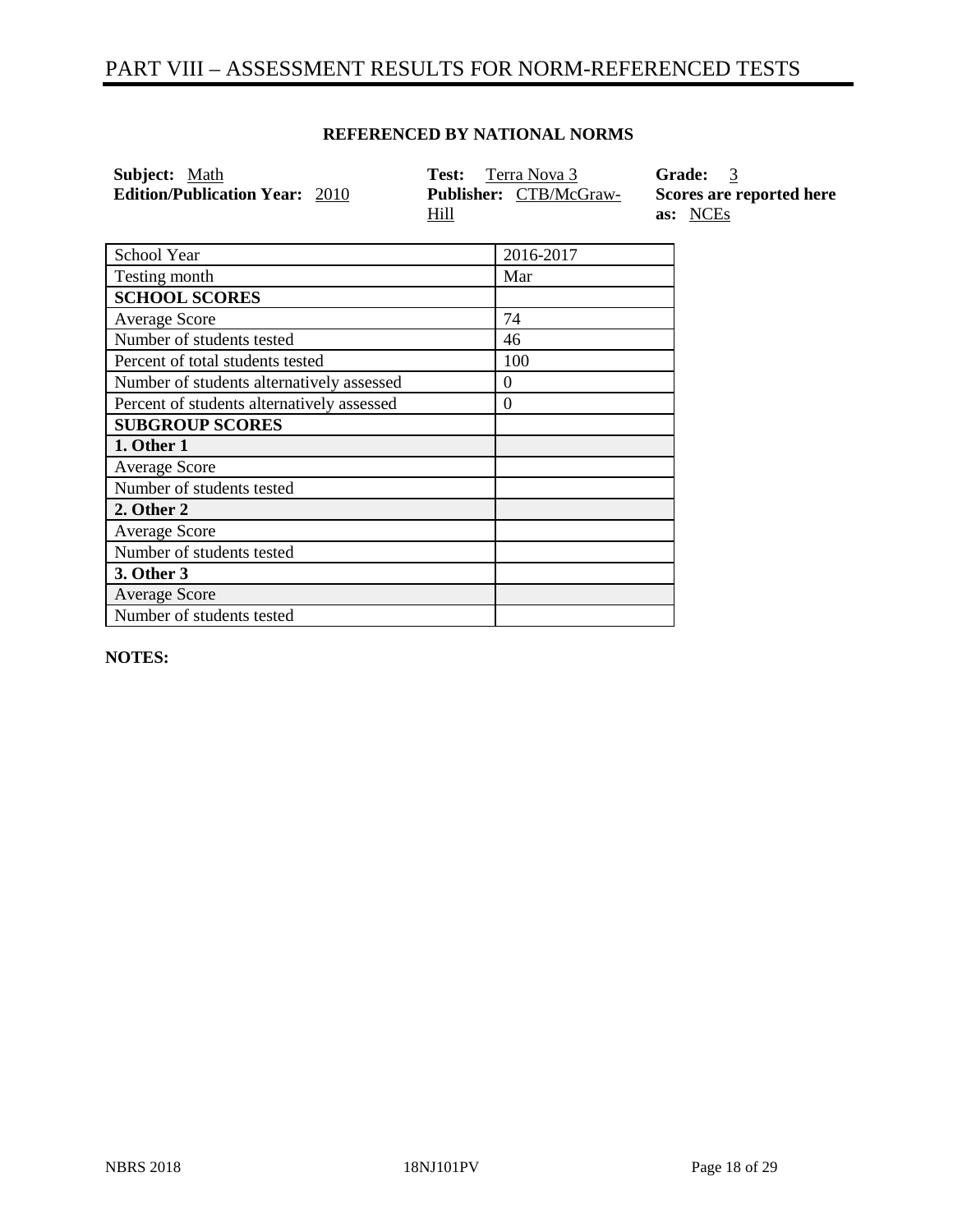| <b>Subject:</b> Math                  | <b>Test:</b> Terra Nova 3     | Grade: 4                 |
|---------------------------------------|-------------------------------|--------------------------|
| <b>Edition/Publication Year: 2010</b> | <b>Publisher:</b> CTB/McGraw- | Scores are reported here |
|                                       | Hill                          | as: NCEs                 |

| School Year                                | 2016-2017 |
|--------------------------------------------|-----------|
| Testing month                              | Mar       |
| <b>SCHOOL SCORES</b>                       |           |
| <b>Average Score</b>                       | 87        |
| Number of students tested                  | 21        |
| Percent of total students tested           | 100       |
| Number of students alternatively assessed  | $\theta$  |
| Percent of students alternatively assessed | $\Omega$  |
| <b>SUBGROUP SCORES</b>                     |           |
| 1. Other 1                                 |           |
| <b>Average Score</b>                       |           |
| Number of students tested                  |           |
| 2. Other 2                                 |           |
| <b>Average Score</b>                       |           |
| Number of students tested                  |           |
| 3. Other 3                                 |           |
| <b>Average Score</b>                       |           |
| Number of students tested                  |           |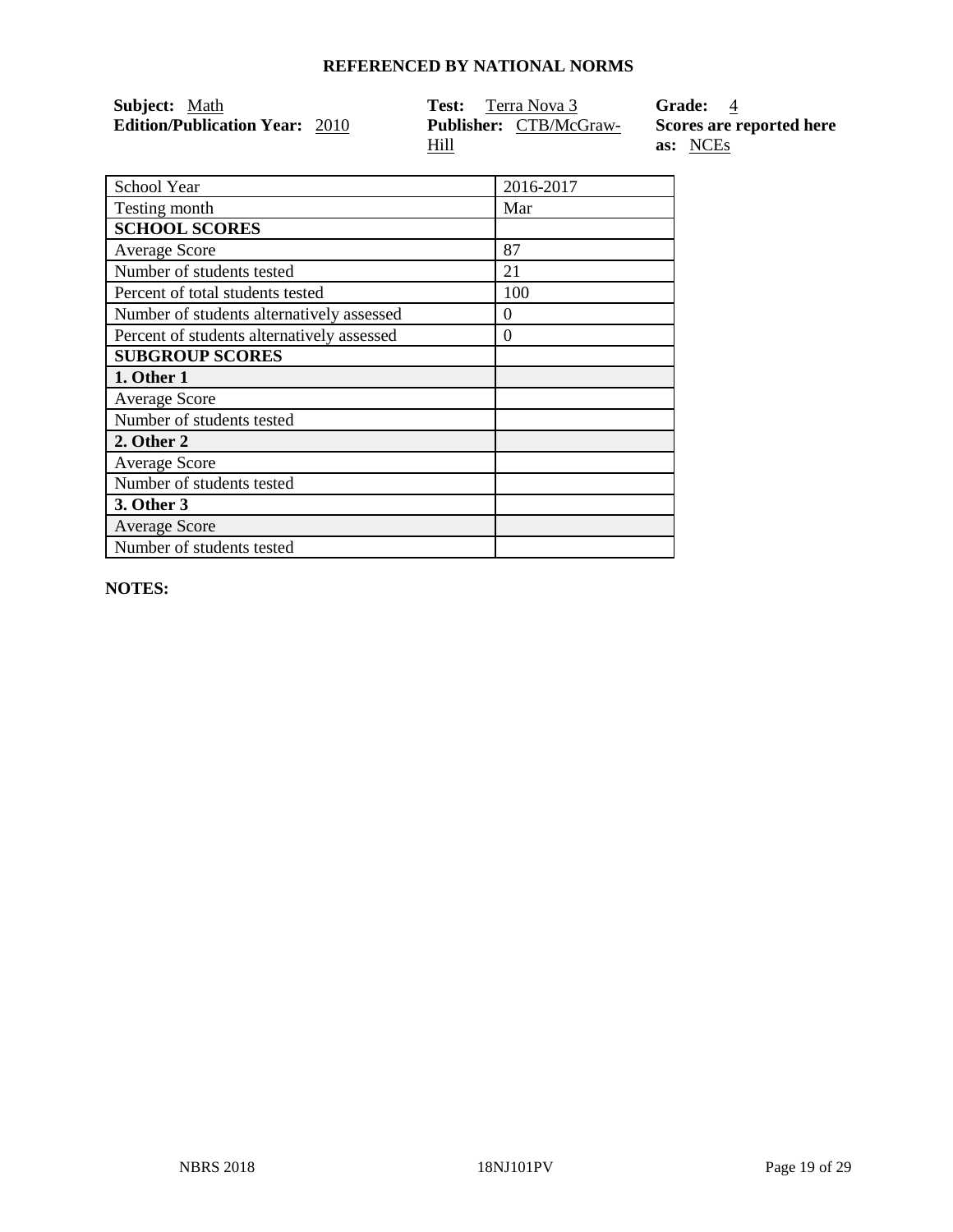| <b>Subject:</b> Math                  | <b>Test:</b> Terra Nova 3     | Grade: 5                 |
|---------------------------------------|-------------------------------|--------------------------|
| <b>Edition/Publication Year: 2010</b> | <b>Publisher:</b> CTB/McGraw- | Scores are reported here |
|                                       | Hill                          | as: NCEs                 |

| School Year                                | 2016-2017 |
|--------------------------------------------|-----------|
| Testing month                              | Mar       |
| <b>SCHOOL SCORES</b>                       |           |
| <b>Average Score</b>                       | 83        |
| Number of students tested                  | 43        |
| Percent of total students tested           | 100       |
| Number of students alternatively assessed  | $\Omega$  |
| Percent of students alternatively assessed | 0         |
| <b>SUBGROUP SCORES</b>                     |           |
| 1. Other 1                                 |           |
| <b>Average Score</b>                       |           |
| Number of students tested                  |           |
| 2. Other 2                                 |           |
| <b>Average Score</b>                       |           |
| Number of students tested                  |           |
| 3. Other 3                                 |           |
| <b>Average Score</b>                       |           |
| Number of students tested                  |           |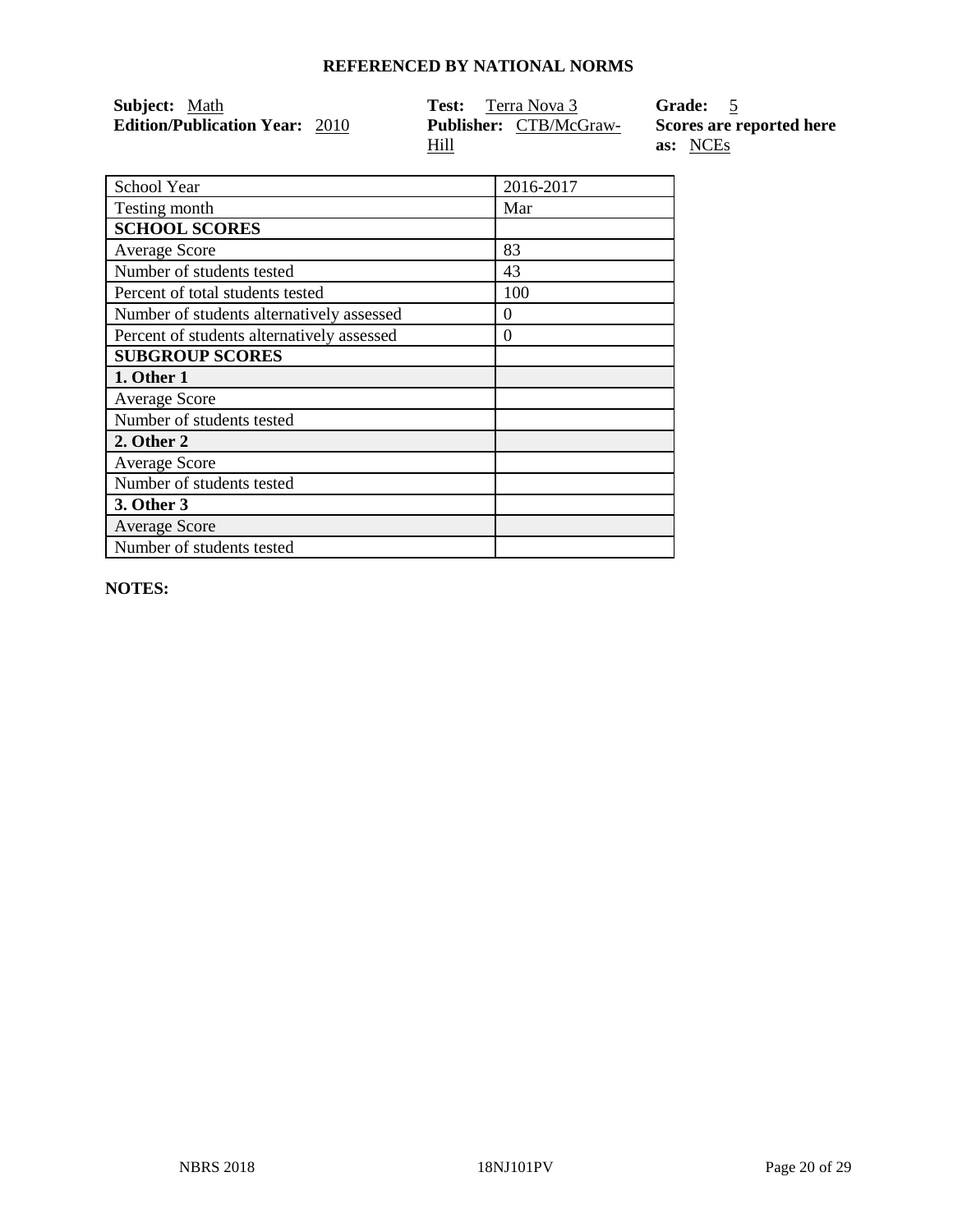| Subject: <u>Math</u>                  | <b>Test:</b> Terra Nova 3     | Grade: 6                 |
|---------------------------------------|-------------------------------|--------------------------|
| <b>Edition/Publication Year: 2010</b> | <b>Publisher:</b> CTB/McGraw- | Scores are reported here |
|                                       | Hill                          | as: NCEs                 |

| School Year                                | 2016-2017 |
|--------------------------------------------|-----------|
| Testing month                              | Mar       |
| <b>SCHOOL SCORES</b>                       |           |
| <b>Average Score</b>                       | 80        |
| Number of students tested                  | 44        |
| Percent of total students tested           | 100       |
| Number of students alternatively assessed  | $\theta$  |
| Percent of students alternatively assessed | 0         |
| <b>SUBGROUP SCORES</b>                     |           |
| 1. Other 1                                 |           |
| <b>Average Score</b>                       |           |
| Number of students tested                  |           |
| 2. Other 2                                 |           |
| <b>Average Score</b>                       |           |
| Number of students tested                  |           |
| 3. Other 3                                 |           |
| <b>Average Score</b>                       |           |
| Number of students tested                  |           |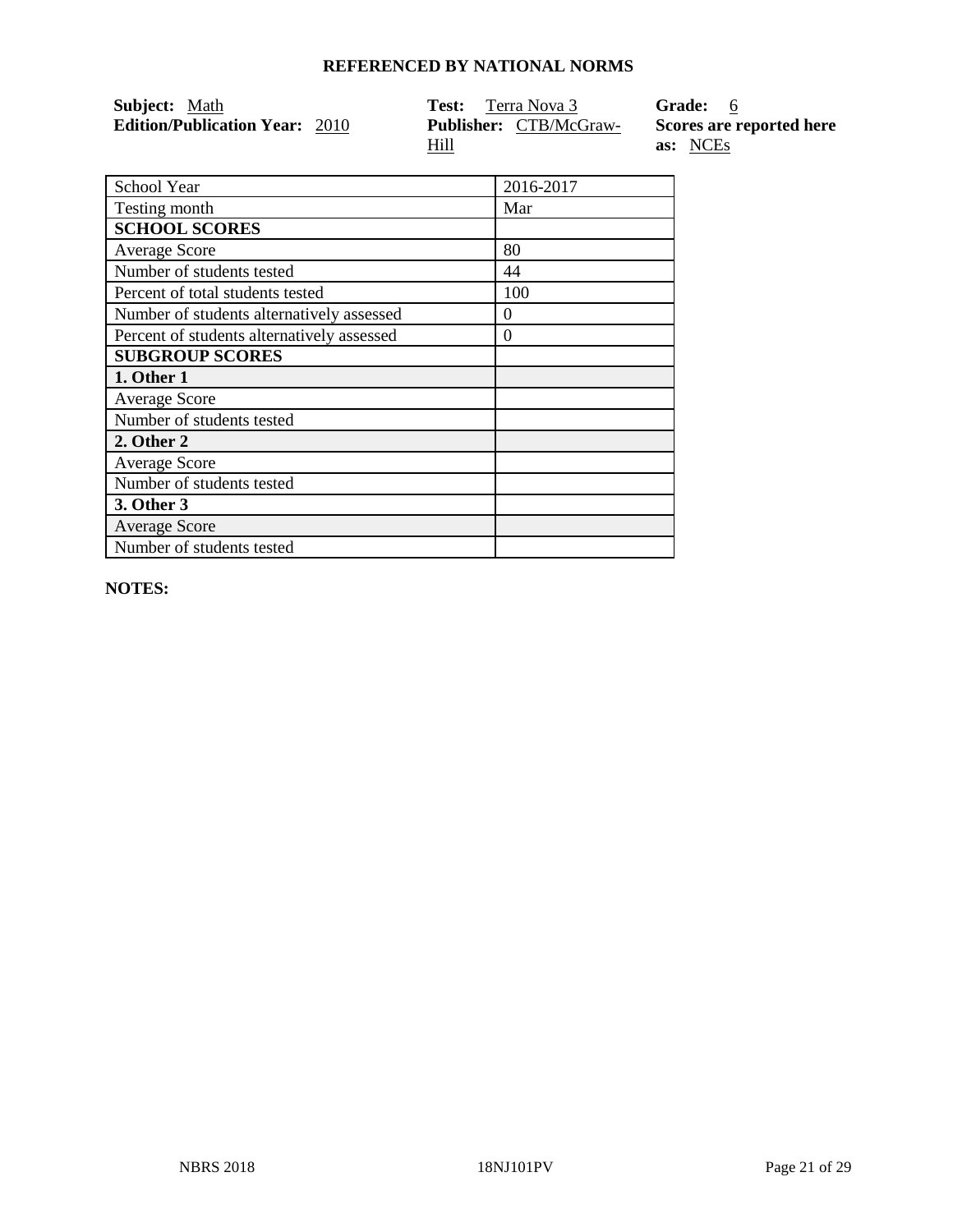| Subject: <u>Math</u>                  | <b>Test:</b> Terra Nova 3     | Grade:                   |
|---------------------------------------|-------------------------------|--------------------------|
| <b>Edition/Publication Year: 2010</b> | <b>Publisher:</b> CTB/McGraw- | Scores are reported here |
|                                       | Hill                          | as: NCEs                 |

| School Year                                | 2016-2017 |
|--------------------------------------------|-----------|
| Testing month                              | Mar       |
| <b>SCHOOL SCORES</b>                       |           |
| <b>Average Score</b>                       | 88        |
| Number of students tested                  | 63        |
| Percent of total students tested           | 100       |
| Number of students alternatively assessed  | $\theta$  |
| Percent of students alternatively assessed | 0         |
| <b>SUBGROUP SCORES</b>                     |           |
| 1. Other 1                                 |           |
| <b>Average Score</b>                       |           |
| Number of students tested                  |           |
| 2. Other 2                                 |           |
| <b>Average Score</b>                       |           |
| Number of students tested                  |           |
| 3. Other 3                                 |           |
| <b>Average Score</b>                       |           |
| Number of students tested                  |           |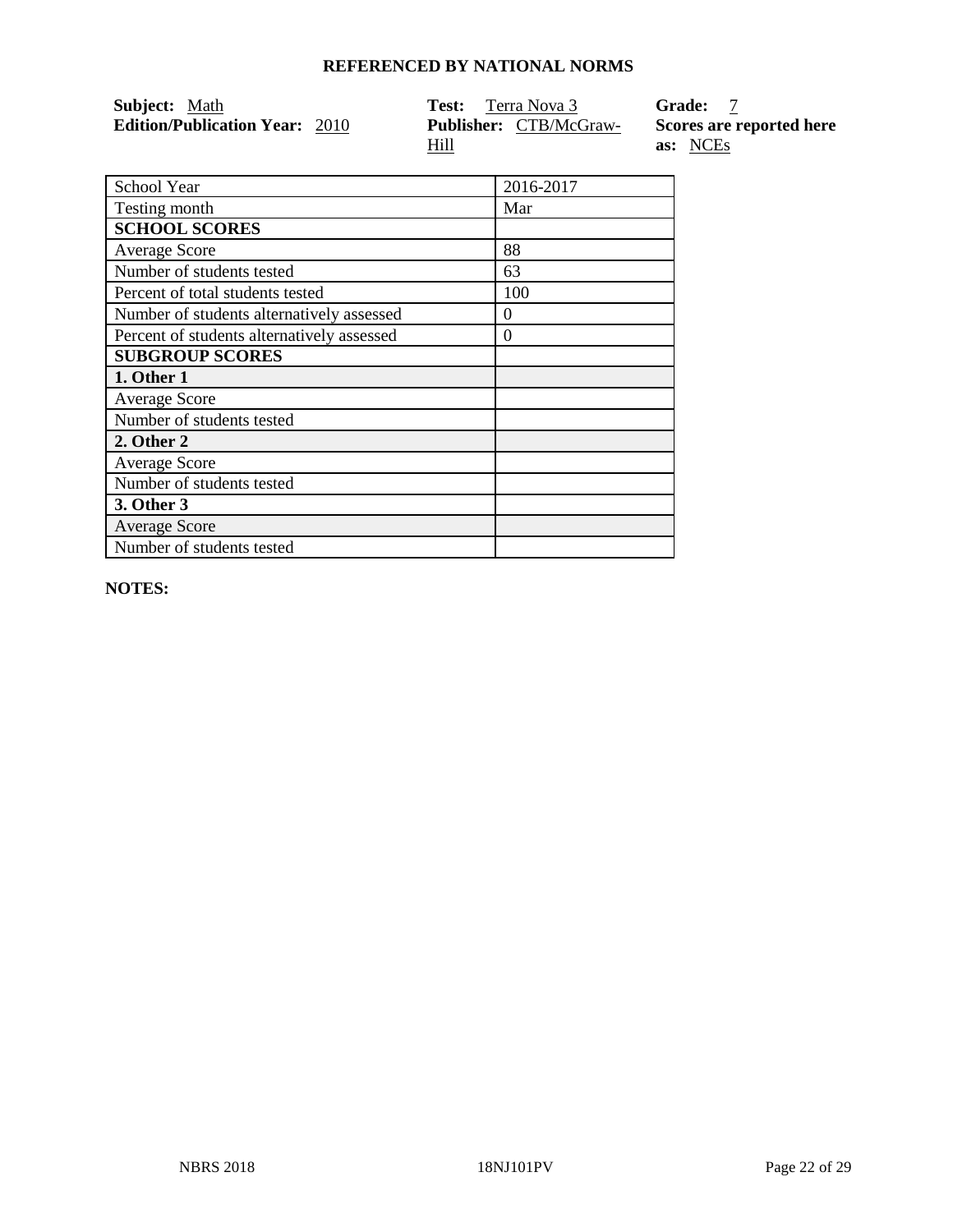| <b>Subject:</b> Math                  | <b>Test:</b> Terra Nova 3     | Grade: 8                 |
|---------------------------------------|-------------------------------|--------------------------|
| <b>Edition/Publication Year: 2010</b> | <b>Publisher:</b> CTB/McGraw- | Scores are reported here |
|                                       | Hill                          | as: NCEs                 |

| School Year                                | 2016-2017 |
|--------------------------------------------|-----------|
| Testing month                              | Mar       |
| <b>SCHOOL SCORES</b>                       |           |
| <b>Average Score</b>                       | 84        |
| Number of students tested                  | 64        |
| Percent of total students tested           | 100       |
| Number of students alternatively assessed  | $\Omega$  |
| Percent of students alternatively assessed | $\Omega$  |
| <b>SUBGROUP SCORES</b>                     |           |
| 1. Other 1                                 |           |
| <b>Average Score</b>                       |           |
| Number of students tested                  |           |
| 2. Other 2                                 |           |
| <b>Average Score</b>                       |           |
| Number of students tested                  |           |
| 3. Other 3                                 |           |
| <b>Average Score</b>                       |           |
| Number of students tested                  |           |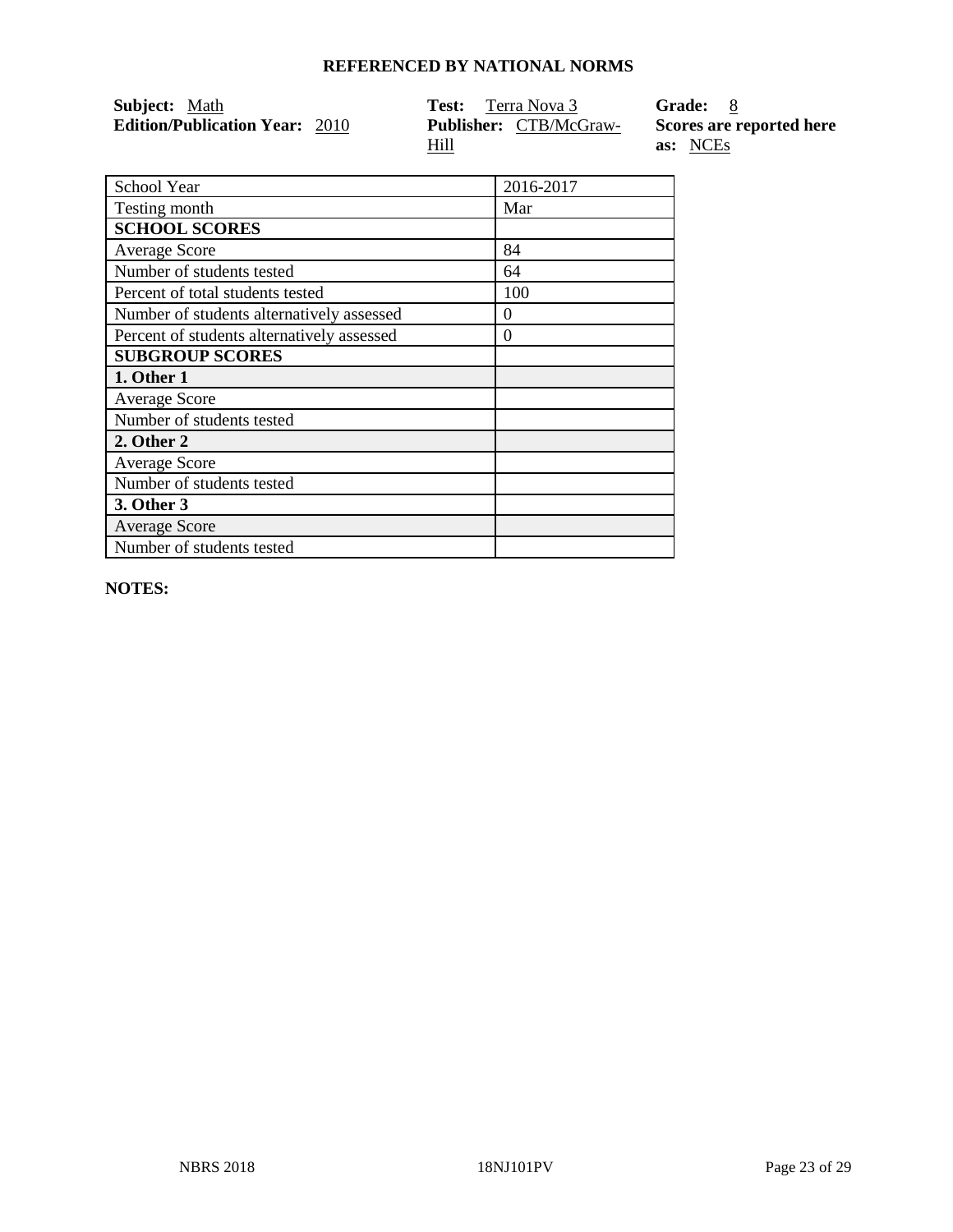| Subject: Reading/ELA                  | <b>Test:</b> Terra Nova 3     | Grade: 3                 |
|---------------------------------------|-------------------------------|--------------------------|
| <b>Edition/Publication Year: 2010</b> | <b>Publisher:</b> CTB/McGraw- | Scores are reported here |
|                                       | <u>Hill</u>                   | as: NCEs                 |

| School Year                                | 2016-2017 |
|--------------------------------------------|-----------|
| Testing month                              | Mar       |
| <b>SCHOOL SCORES</b>                       |           |
| <b>Average Score</b>                       | 84        |
| Number of students tested                  | 46        |
| Percent of total students tested           | 100       |
| Number of students alternatively assessed  | $\theta$  |
| Percent of students alternatively assessed | $\Omega$  |
| <b>SUBGROUP SCORES</b>                     |           |
| 1. Other 1                                 |           |
| <b>Average Score</b>                       |           |
| Number of students tested                  |           |
| 2. Other 2                                 |           |
| <b>Average Score</b>                       |           |
| Number of students tested                  |           |
| 3. Other 3                                 |           |
| <b>Average Score</b>                       |           |
| Number of students tested                  |           |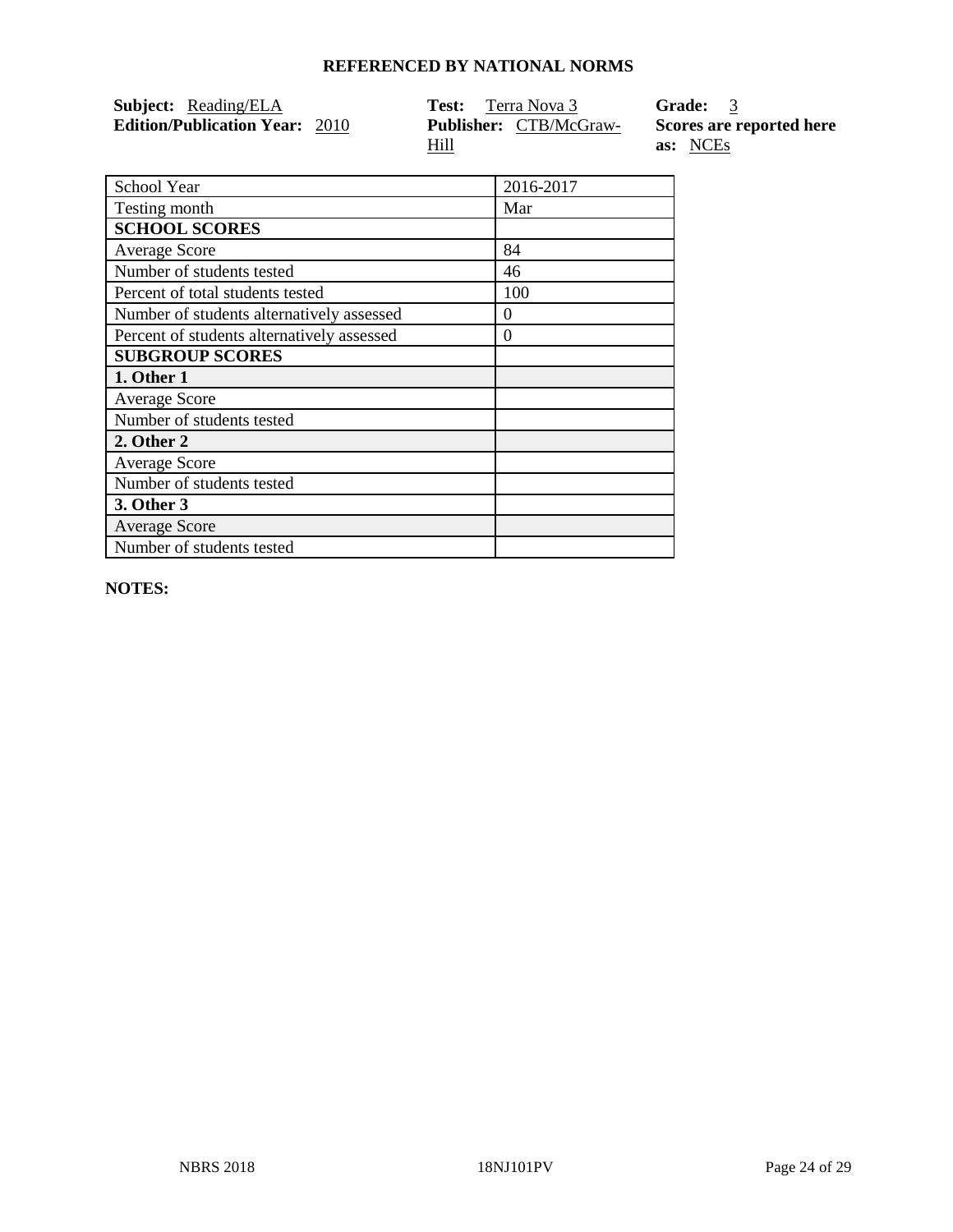| <b>Subject:</b> Reading/ELA           | <b>Test:</b> Terra Nova 3                    | Grade: 4                             |
|---------------------------------------|----------------------------------------------|--------------------------------------|
| <b>Edition/Publication Year: 2010</b> | <b>Publisher:</b> CTB/McGraw-<br><u>Hill</u> | Scores are reported here<br>as: NCEs |

| School Year                                | 2016-2017 |
|--------------------------------------------|-----------|
| Testing month                              | Mar       |
| <b>SCHOOL SCORES</b>                       |           |
| <b>Average Score</b>                       | 84        |
| Number of students tested                  | 21        |
| Percent of total students tested           | 100       |
| Number of students alternatively assessed  | 0         |
| Percent of students alternatively assessed | 0         |
| <b>SUBGROUP SCORES</b>                     |           |
| 1. Other 1                                 |           |
| <b>Average Score</b>                       |           |
| Number of students tested                  |           |
| 2. Other 2                                 |           |
| <b>Average Score</b>                       |           |
| Number of students tested                  |           |
| 3. Other 3                                 |           |
| <b>Average Score</b>                       |           |
| Number of students tested                  |           |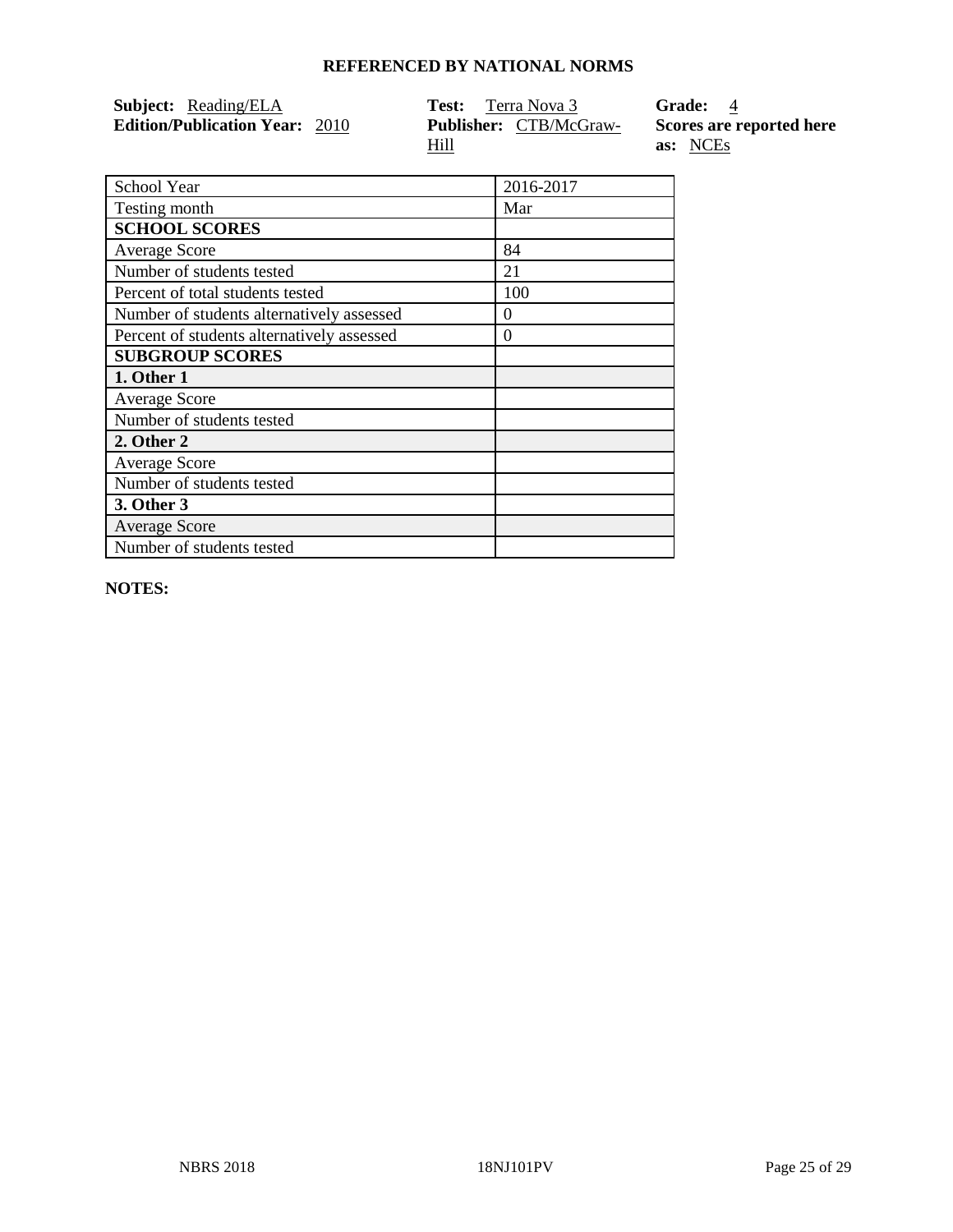| Subject: Reading/ELA                  | <b>Test:</b> Terra Nova 3     | Grade: 5                 |
|---------------------------------------|-------------------------------|--------------------------|
| <b>Edition/Publication Year: 2010</b> | <b>Publisher:</b> CTB/McGraw- | Scores are reported here |
|                                       | Hill                          | as: NCEs                 |

| School Year                                | 2016-2017 |
|--------------------------------------------|-----------|
| Testing month                              | Mar       |
| <b>SCHOOL SCORES</b>                       |           |
| <b>Average Score</b>                       | 83        |
| Number of students tested                  | 43        |
| Percent of total students tested           | 100       |
| Number of students alternatively assessed  | $\theta$  |
| Percent of students alternatively assessed | $\Omega$  |
| <b>SUBGROUP SCORES</b>                     |           |
| 1. Other 1                                 |           |
| <b>Average Score</b>                       |           |
| Number of students tested                  |           |
| 2. Other 2                                 |           |
| <b>Average Score</b>                       |           |
| Number of students tested                  |           |
| 3. Other 3                                 |           |
| <b>Average Score</b>                       |           |
| Number of students tested                  |           |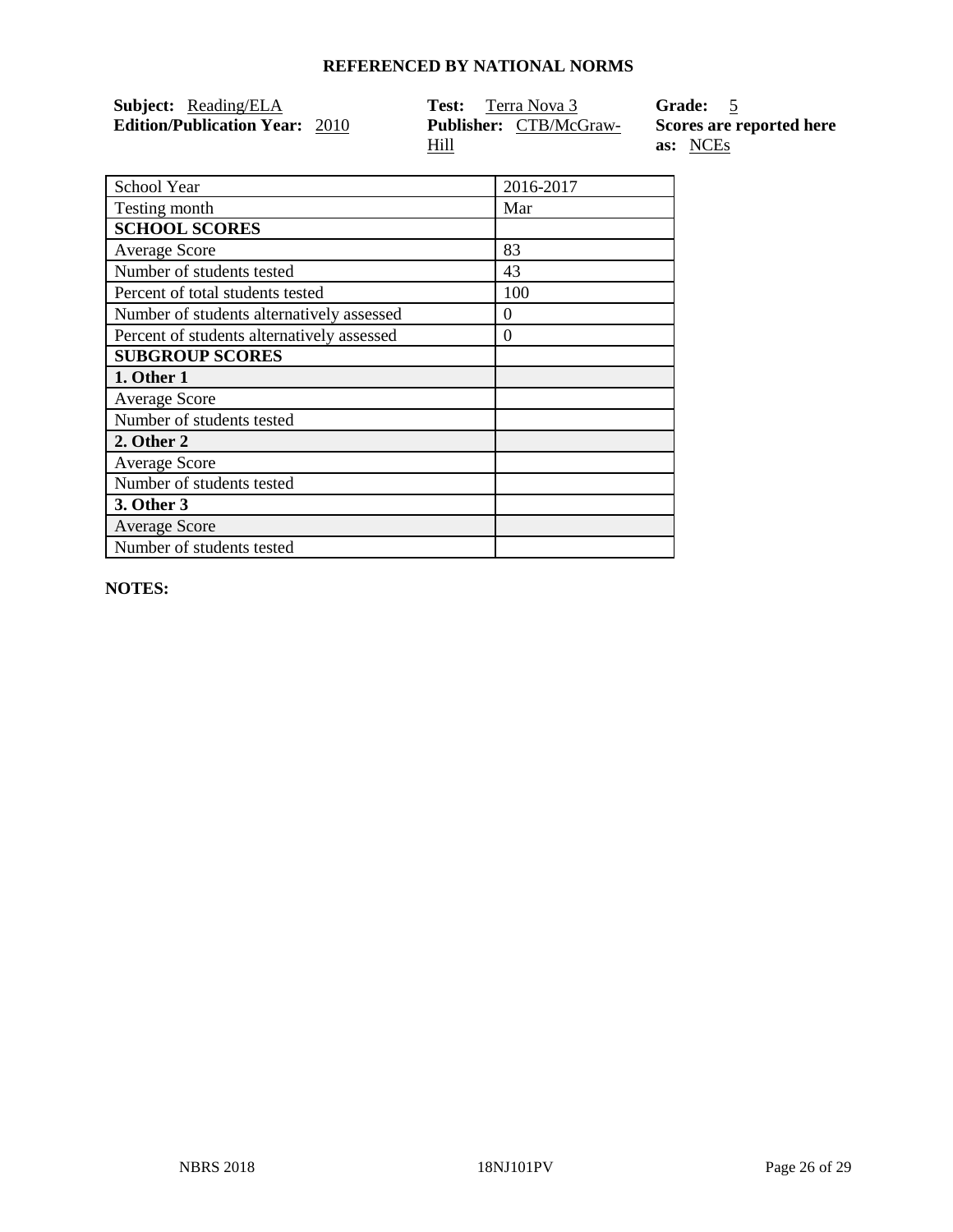| <b>Subject:</b> Reading/ELA           | <b>Test:</b> Terra Nova 3             | Grade: 6                             |
|---------------------------------------|---------------------------------------|--------------------------------------|
| <b>Edition/Publication Year: 2010</b> | <b>Publisher:</b> CTB/McGraw-<br>Hill | Scores are reported here<br>as: NCEs |

| School Year                                | 2016-2017 |
|--------------------------------------------|-----------|
| Testing month                              | Mar       |
| <b>SCHOOL SCORES</b>                       |           |
| <b>Average Score</b>                       | 79        |
| Number of students tested                  | 44        |
| Percent of total students tested           | 100       |
| Number of students alternatively assessed  | $\theta$  |
| Percent of students alternatively assessed | $\Omega$  |
| <b>SUBGROUP SCORES</b>                     |           |
| 1. Other 1                                 |           |
| <b>Average Score</b>                       |           |
| Number of students tested                  |           |
| 2. Other 2                                 |           |
| <b>Average Score</b>                       |           |
| Number of students tested                  |           |
| 3. Other 3                                 |           |
| <b>Average Score</b>                       |           |
| Number of students tested                  |           |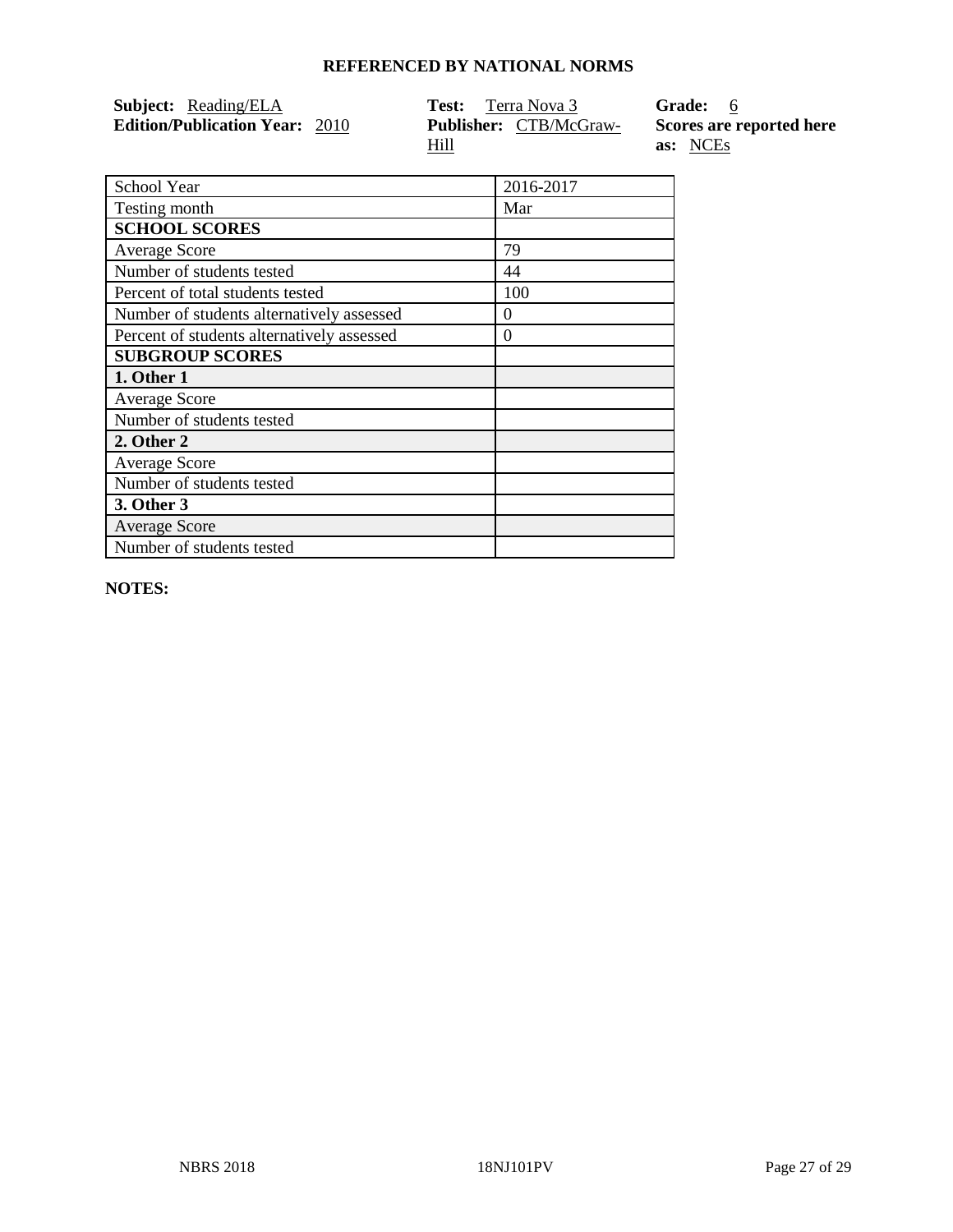| Subject: Reading/ELA                  | <b>Test:</b> Terra Nova 3     | Grade:                   |
|---------------------------------------|-------------------------------|--------------------------|
| <b>Edition/Publication Year: 2010</b> | <b>Publisher:</b> CTB/McGraw- | Scores are reported here |
|                                       | <u>Hill</u>                   | as: NCEs                 |

| School Year                                | 2016-2017 |
|--------------------------------------------|-----------|
| Testing month                              | Mar       |
| <b>SCHOOL SCORES</b>                       |           |
| <b>Average Score</b>                       | 83        |
| Number of students tested                  | 63        |
| Percent of total students tested           | 100       |
| Number of students alternatively assessed  | $\theta$  |
| Percent of students alternatively assessed | $\theta$  |
| <b>SUBGROUP SCORES</b>                     |           |
| 1. Other 1                                 |           |
| <b>Average Score</b>                       |           |
| Number of students tested                  |           |
| 2. Other 2                                 |           |
| <b>Average Score</b>                       |           |
| Number of students tested                  |           |
| 3. Other 3                                 |           |
| <b>Average Score</b>                       |           |
| Number of students tested                  |           |